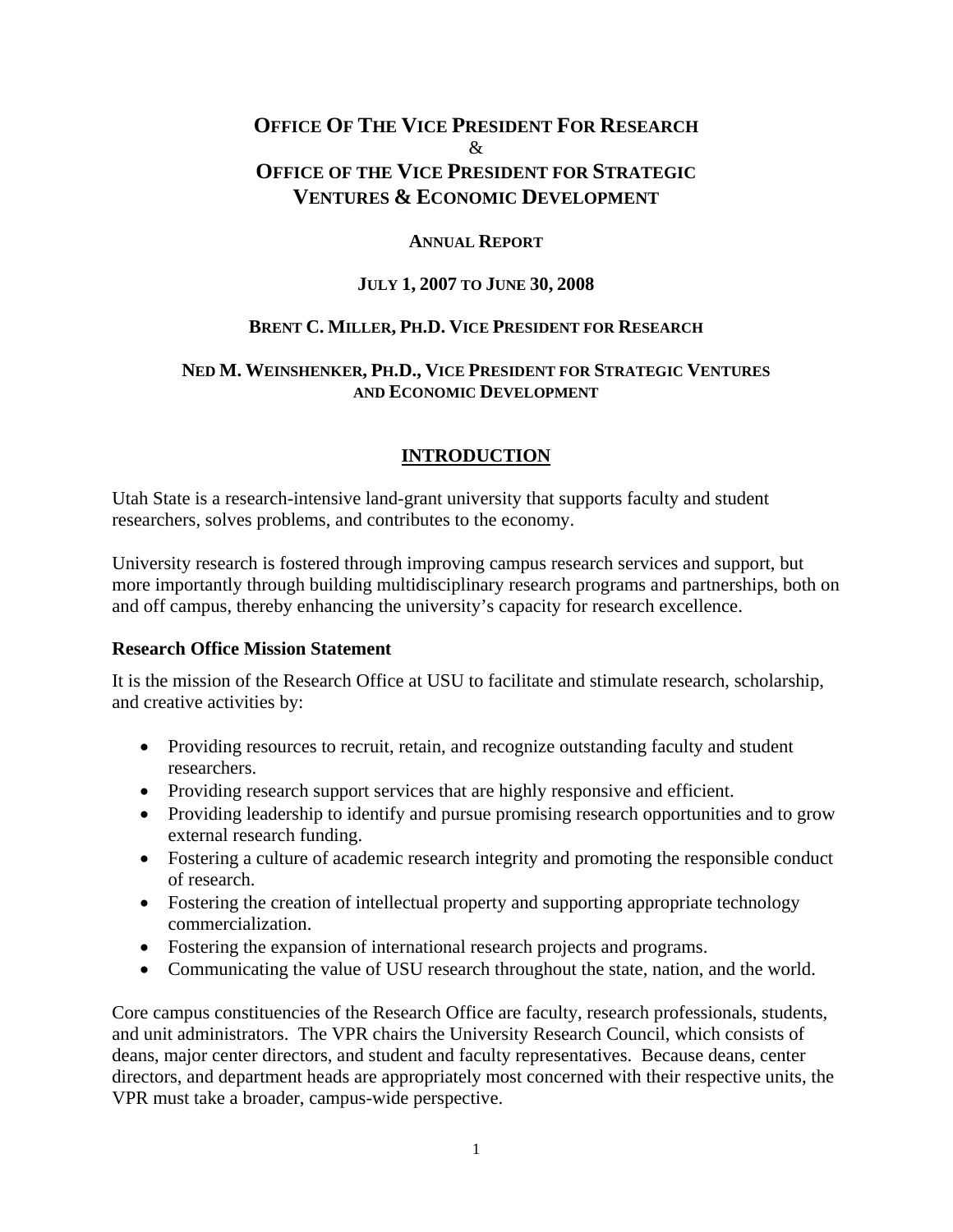The VPR needs to be actively engaged in professional networks and with societies that have the advancement of research as their mission. The VPR also must be engaged with external constituencies, including local and state elected officials, as well as federal and industry funding sponsors to advance university research.

## **ANNUAL REPORT**

This annual report to the Faculty Senate covers the major activities of the Research Office and the Research Council from July 1, 2007 through June 30, 2008. It is a summary of all units for which the VPR has responsibility. It also includes a summary of units for which the Office of the Vice President for Strategic Ventures and Economic Development is responsible. This report is organized in five parts:

- 1. Overview of the VPR Office and Related Service Units
	- A. Institutional Review Board
	- B. Laboratory Animal Research Center
	- C. Environmental Health and Safety Office
	- D. Sponsored Programs Office
	- E. International Program Development
	- F. Center for High Performance Computing
	- G. Advancement & Activities of Student Research
- 2. Overview of the VP SVED and Related Strategic Units
	- A. Innovation Campus
	- B. Technology Commercialization Office
	- C. USTAR
- 3. Research Council Membership and Functions
- 4. Use of Facilities and Administration (F&A) Funds at USU, FY2007-2008
- 5. Selected Research Initiatives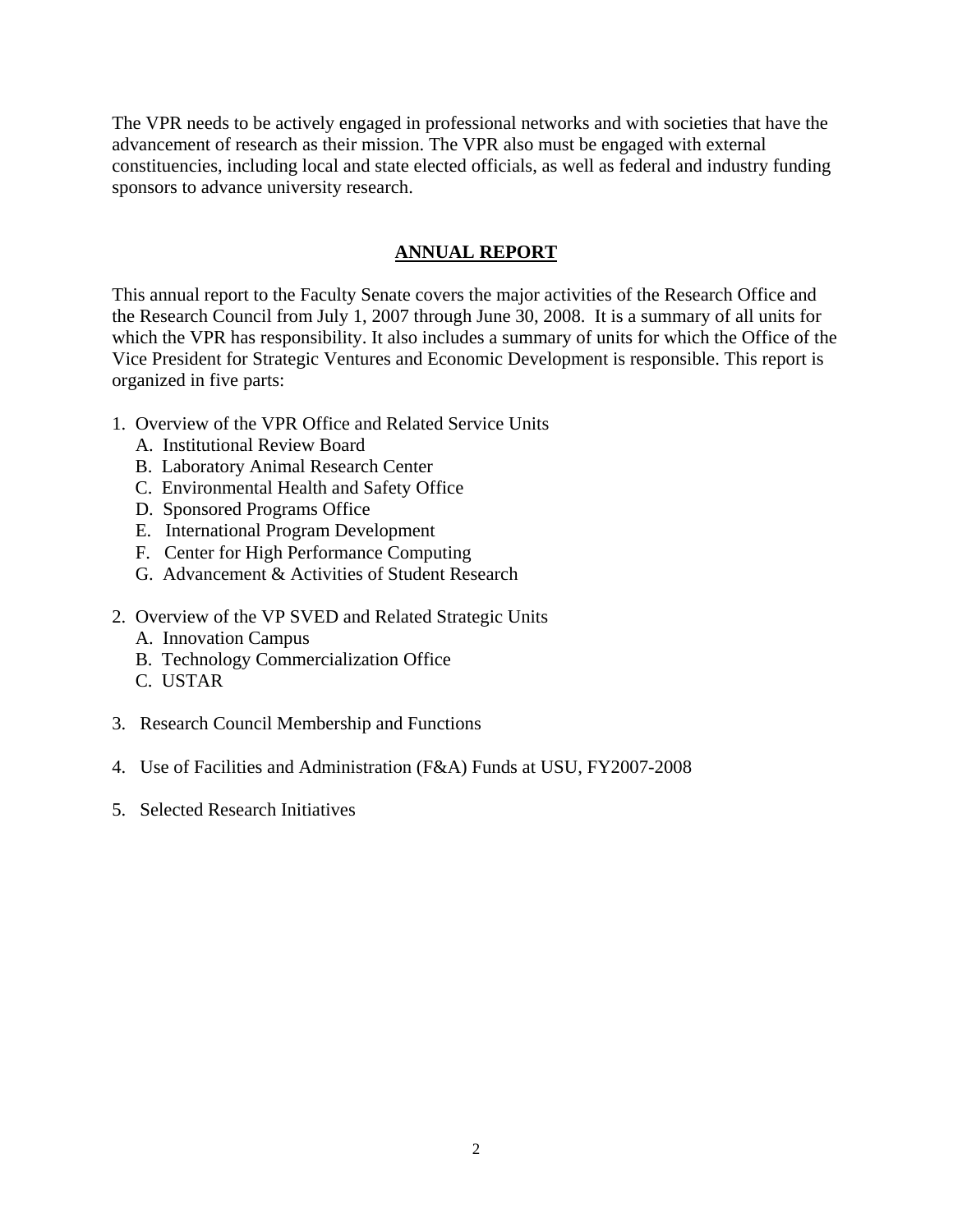

## **Utah State University Vice President for Research Organization**

## **1. OVERVIEW OF VPR AND RELATED SERVICE UNITS**

The VPR was responsible for the units shown in the previous diagram during fiscal year 2007- 2008. The USU Research Foundation (USURF) is a wholly-owned subsidiary of the university. It is a major organization with large-scale research programs, most notably the Space Dynamics Laboratory (SDL). A cooperative working relationship with the Research Foundation is essential for accomplishing the research mission of the university. The USU Research Council advises the VPR, providing a forum for considering major research issues.

## **A) Institutional Review Board (IRB)**

The IRB is charged with protecting the rights and welfare of human research participants. All research involving human participants, including unfunded research, must be reviewed in accordance with the Code of Federal Regulations. USU has a Federal Wide Assurance with the Office of Human Research Protections that commits USU to comply with federal regulations governing human participants in research and which is required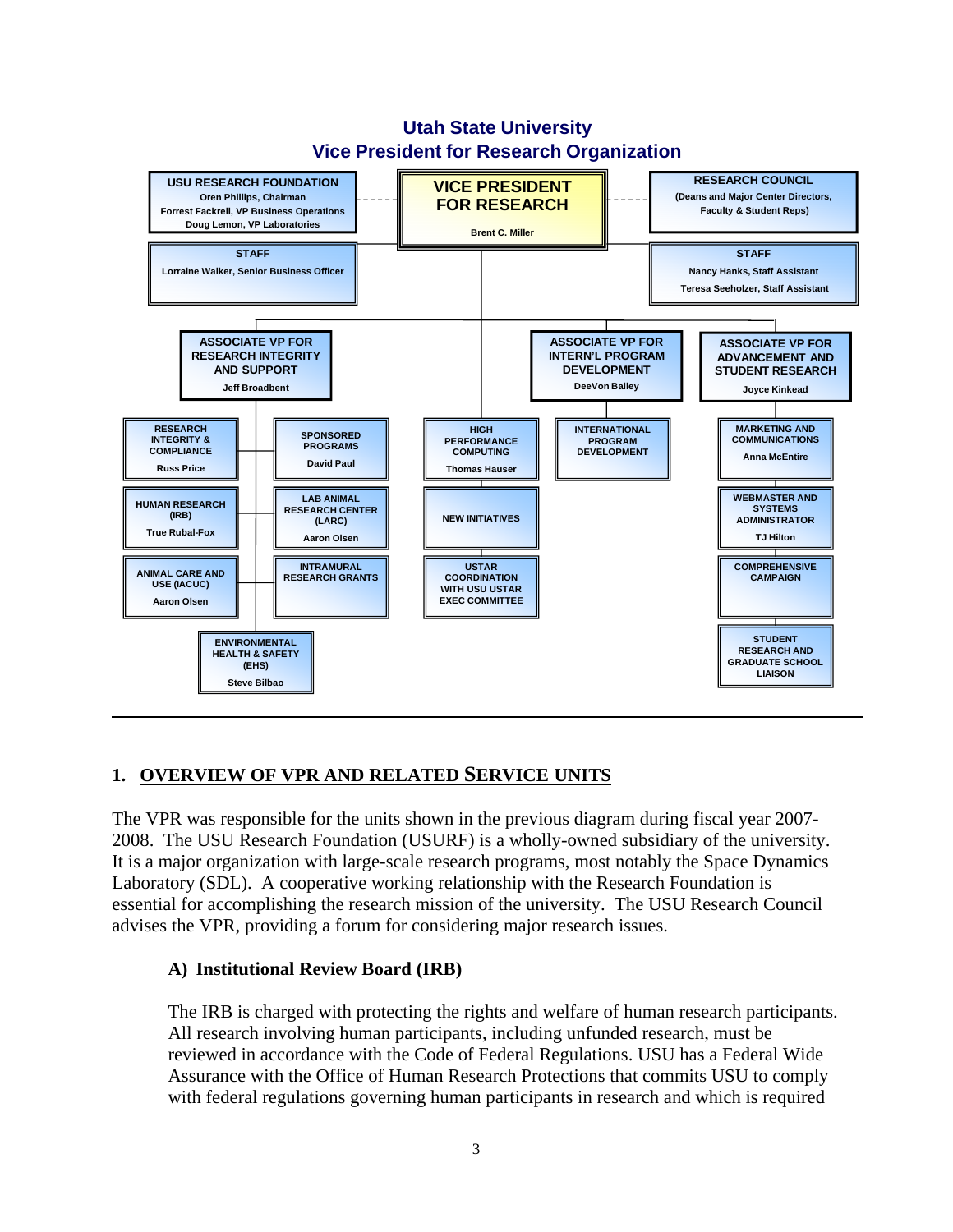for Department of Health and Human Services-funded research. This Assurance is renewed every five years.

The IRB currently has a pending application to the Association for the Accreditation of Human Research Protection Programs (AAHRPP). This organization evaluates the institution's Human Research Protect Program (HRPP), and the IRB is one key component. There are 77 required elements to obtain accreditation; 31 center on IRB responsibilities, including the evaluation of the IRB membership. Preparation for this application took approximately two years. The purpose of this accreditation is to strengthen the HRPP through effective practices by means of sound policies and procedures, continually raising the ethical standards in research, and documenting practices to assure a commitment to quality improvement and protection for research participants. An extensive evaluation process was performed internally by the IRB Office and the Office of Compliance Assistance. Through these reviews the HRPP and associated IRB processes were assessed, and extensive changes were implemented.

Some of the most significant changes made as a result of the accreditation process have been:

- Increased monitoring and measurement of HRPP activities and outcomes to provide for continuous improvement of IRB and other university processes
- Implementation of an Institutional Conflict of Interest policy at USU
- Implementation of a more rigorous scientific validity review process in the departments and colleges
- Increased attention to non-compliance and unanticipated problems associated with human research
- Increased emphasis on documentation of the IRB review process, discussions and decisions
- Bifurcation of the Standard Operating Procedures into two publications one focused on IRB procedures (the SOPs) and the other on information pertinent to investigators (the Investigator Handbook).

The IRB consists of volunteer members with diverse experience to provide an adequate and comprehensive review of USU research activities. Regulations require that an IRB have at least one scientist, one nonscientist, and one member not affiliated with the institution; terms of service are three years and can be renewed.

USU IRB board members are:

- Kim Corbin-Lewis ( interim chair) COMDDE
- Thorana Nelson (Vice-Chair) Department of Family, Consumer, and Human Development
- True Fox IRB Administrator
- Gretchen Gimpel Peacock Department of Psychology
- Richard Albiston Prisoner Advocate
- John Allen Department of Sociology, Social Work and Anthropology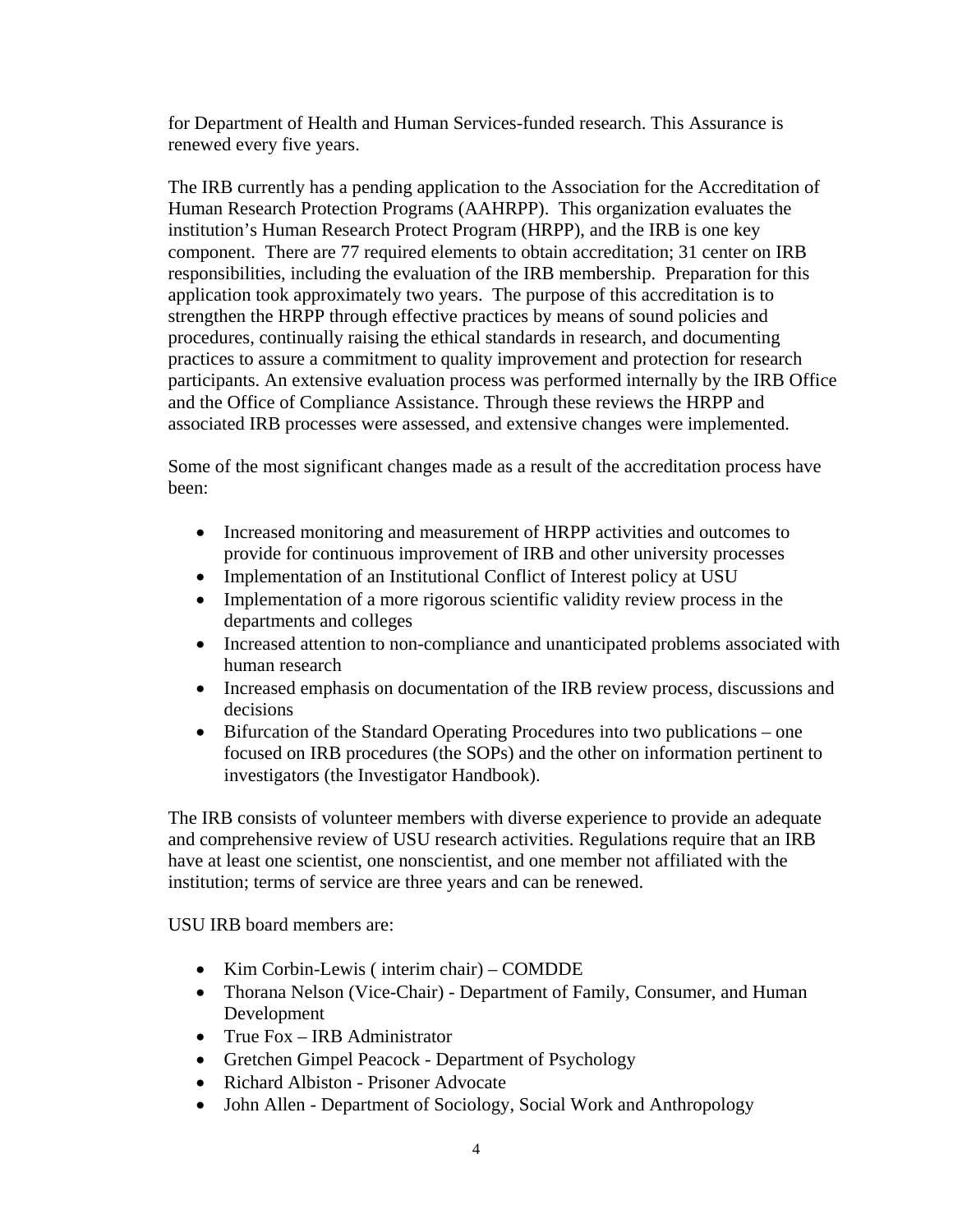- Melanie Domenech-Rodriguez Department of Psychology
- Nick Eastmond Instructional Technology
- Joanna Endter-Wada Environment and Society
- Chris Fawson (alternate) Department of Economics
- Richard Gordin Department of Health, Physical Education and Recreation
- Stacey Hills Department of Business Administration
- Stuart Howell Community Representative
- Mike Monson (alternate) Community Representative
- Bob Morgan Department of Special Education and Rehabilitation
- Ron Munger Department of Nutrition and Food Sciences
- Russ Price (ex officio) Compliance Assistance
- Dr. Ed Redd Deputy Director of the Bear River Health Services
- Noreen Schvaneveldt Department of Nutrition and Food Sciences
- Tim Slocum (alternate) Department of Special Education and Rehabilitation

The IRB meets at least once per quarter, and more frequently if needed, to review protocol applications requiring regulatory approval. Certain research protocols do not require full board review and can be classified as "Exempt" or "Expedite." All reviews follow criteria provided in the federal regulations. All on-going research projects are reviewed yearly; however, if there is more than a minimal risk, the continuation research reviews may be more frequent. Any proposed change or revision to a currently approved study that affects human participants must be reviewed and approved by the IRB prior to the implementation of that change. A special Amendment/Revision document is required from the PI.

The IRB Office documents compliance with federal regulations by maintaining a database of all research protocols submitted and of actions taken by the board.

Written policies and procedures established by the university and congruent with federal guidelines have been instituted to address procedures such as yearly continuing review, reporting of unanticipated problems, changes in research methods and objectives, and researchers' conflict of interest. An IRB Handbook is on the VPR Web site at <http://irb.usu.edu/>

The IRB Administrator is actively involved in implementing revised federal procedures and updating USU procedures; providing continuing education for faculty, students, and board; and helping to coordinate ethics-in-research training for researchers and IRB members. Appendix E illustrates the number of IRB research applications by types of review categories from 2004 through 2008.

## **B) Laboratory Animal Research Center (LARC)**

The primary mission of the LARC is to support university animal research, testing, and teaching by providing resources for animal procurement, housing, husbandry and care, health care, and disposal. Space is also provided for researchers to conduct short- and long-term research. The LARC staff is also a resource for expert information on the use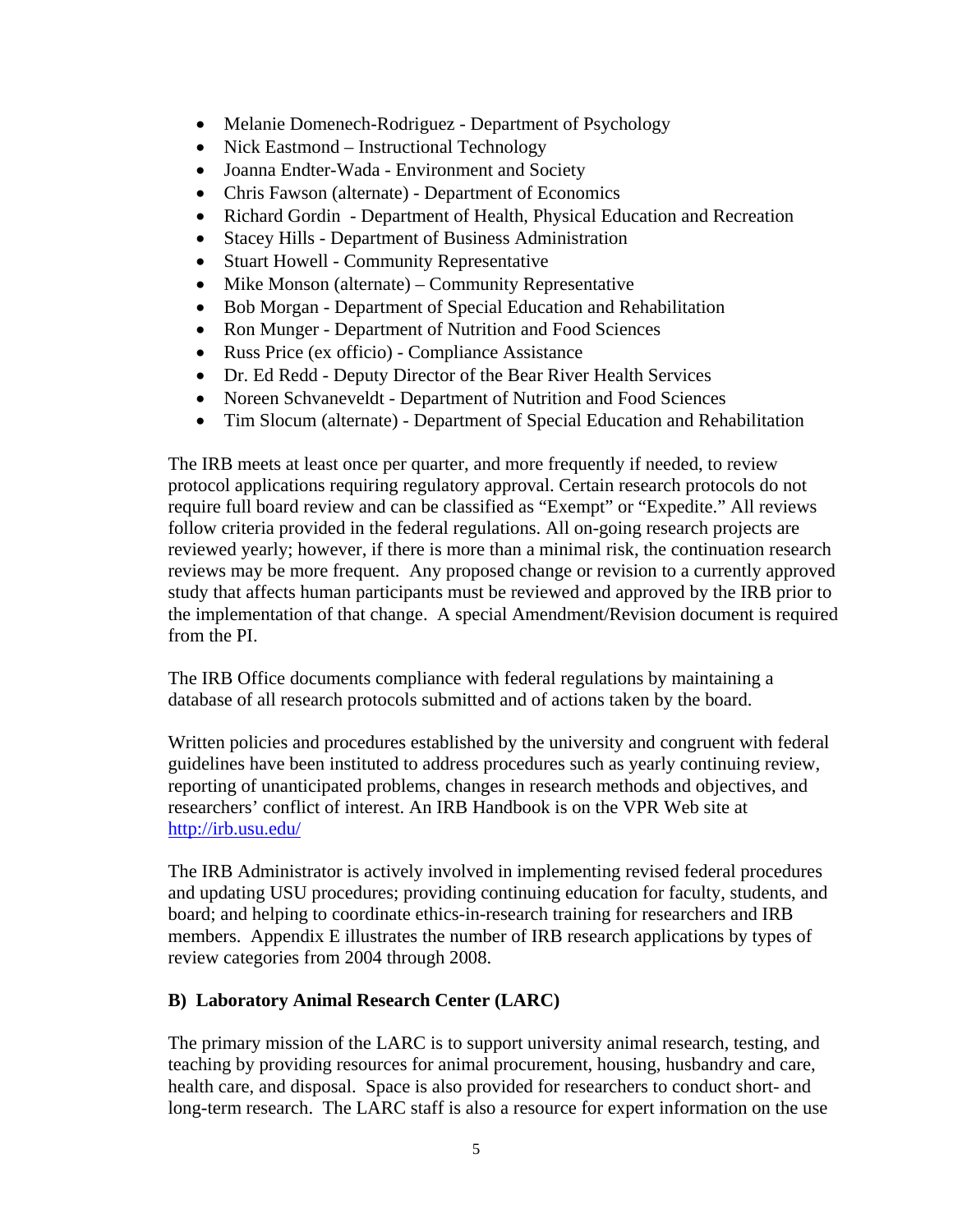of live animals in research and teaching. The LARC is an accredited by the Association for Assessment and Accreditation of Laboratory Animal Care (AAALAC) International, is public Health Service (PHS) assured, and is a United States Department of Agriculture (USDA) registered animal research center.

The permanent LARC staff consists of the following: A director (A. Olsen), who is a Utah-licensed and USDA-accredited veterinarian and is a member of the American Association of Laboratory Animal Practitioners and the American Association of Laboratory Animal Science; a full-time supervisor (K. Udy), who is a certified Registered Laboratory Animal Technologist by the American Association of Laboratory Animal Science; a full-time secretary (B. Demler); one full-time animal caretaker (T. Lauritzen); and a part-time animal caretaker (L. Potter). There are also part-time students employed who work in the washroom and provide basic animal care. In exceptional cases, researchers provide part or all of their own animal care. The Director (Olsen), full-time supervisor (Udy) and secretary (Demler) have shared assignments with the Institutional Animal Care and Use Committee (IACUC). Major accomplishments for FY2008:

- The USDA inspector found the LARC to be in full compliance during the annual facility inspection.
- All available animal space is occupied.
- Capital equipment upgrades continue. Federal funding is being sought to purchase additional equipment.
- Remodeling was completed to upgrade the facility for additional work in the antiviral program.

## **C) Environmental Health and Safety Office (EH&S)**

The EH&S Office provides expertise and guidance for compliance with federal, state, and local safety and health regulations, as well as current professional practices and guidelines. Its goal is to prevent injuries, illnesses, and environmental damage through the recognition, evaluation, and control of potential hazards arising from university activities. This is accomplished through services that ensure a safe and healthy environment for all students, faculty, and staff at USU and the surrounding community. Services include assisting in compliance with regulations and training university personnel and students in appropriate safety measures. General areas of focus include biological, radiological, occupational, and chemical health and safety.

The EH&S Office interacts with many governmental regulators in the course of normal business, including: Environmental Protection Agency (EPA), State of Utah-Department of Environmental Quality (DEQ), Division of Radiation Control (DRC), Occupational Safety and Health Administration (OSHA), Centers for Disease Control (CDC), and the National Institutes of Health (NIH). Many of these entities perform routine and unannounced inspections and require written programs, documented training, permits, and numerous reports of differing types that the EH&S Office completes on behalf of the university.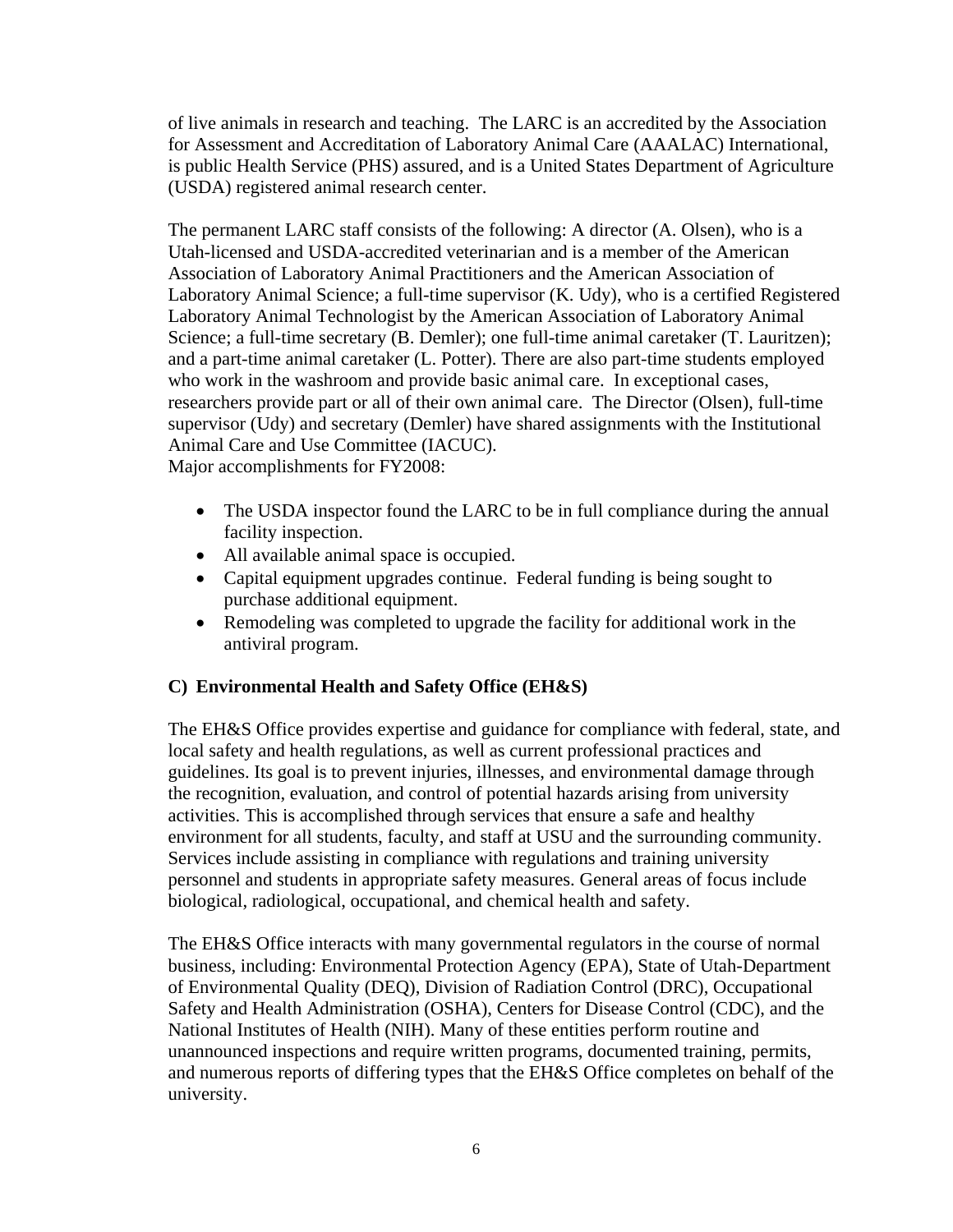Responsibilities of the EH&S program cross many traditional aspects of the campus community. In FY2008, EH&S accomplished the following:

- Transported, managed and disposed of approximately 74,101 lbs. of hazardous waste, 1,335 lbs. of biological waste, approximately 2,750 lbs. of radiation waste, and recycled 86,071 lbs. of hazardous materials.
- Continued application of the radioactive waste volume reduction plan resulted in cost savings by reducing the amount of waste shipped off-site for disposal by 95 pounds.
- Provided safety training to approximately 574 faculty, staff, and students in 36 courses.
- Provided Logan City Fire Department 435 pre-incident plans for campus buildings. Provided Geographical Information System (GIS) emergency response data for all academic units (100% complete), non-academic units (100 buildings complete), and for SDL (100% complete). Provided 7 Emergency Response Map Books and 10 building evacuation plans.

## **D) Sponsored Programs Office (SPO)**

The USU Sponsored Programs Office (SPO) is responsible for supporting and protecting the university and individual researchers as they propose, submit, and administer externally funded sponsored research projects. This role puts SPO in a unique situation to interact with virtually every college, department, research center, and administrative unit at USU. Further, the interdependent nature of contracting requires strong accountability if research endeavors are to be successful. Therefore, SPO makes every effort to provide the excellent service, effective resources, timely responsiveness, and accountability necessary to not only promote a successful research environment, but also to build the strong relationships necessary to promote continued research growth.

Some of the specific responsibilities of SPO include providing training and workshops, budgeting and proposal development assistance, assisting in the completion of mandatory internal and external forms, communicating and negotiating with sponsors to develop mutually advantageous agreements that protect the researchers as well as the university, and administering awards. Consequently, SPO has offered and will continue to offer workshops for grant writing, locating funding opportunities, industry contracting, and electronic research administration. SPO also offers a Compliance Professional Educational Program to communicate university, federal and state regulations, policies and procedures to promote compliance and consistency throughout the university.

SPO fosters research at the university by helping researchers to develop and submit proposals that have the highest likelihood for success. To accomplish this, SPO provides the following services: budget development, interpreting contractual terms and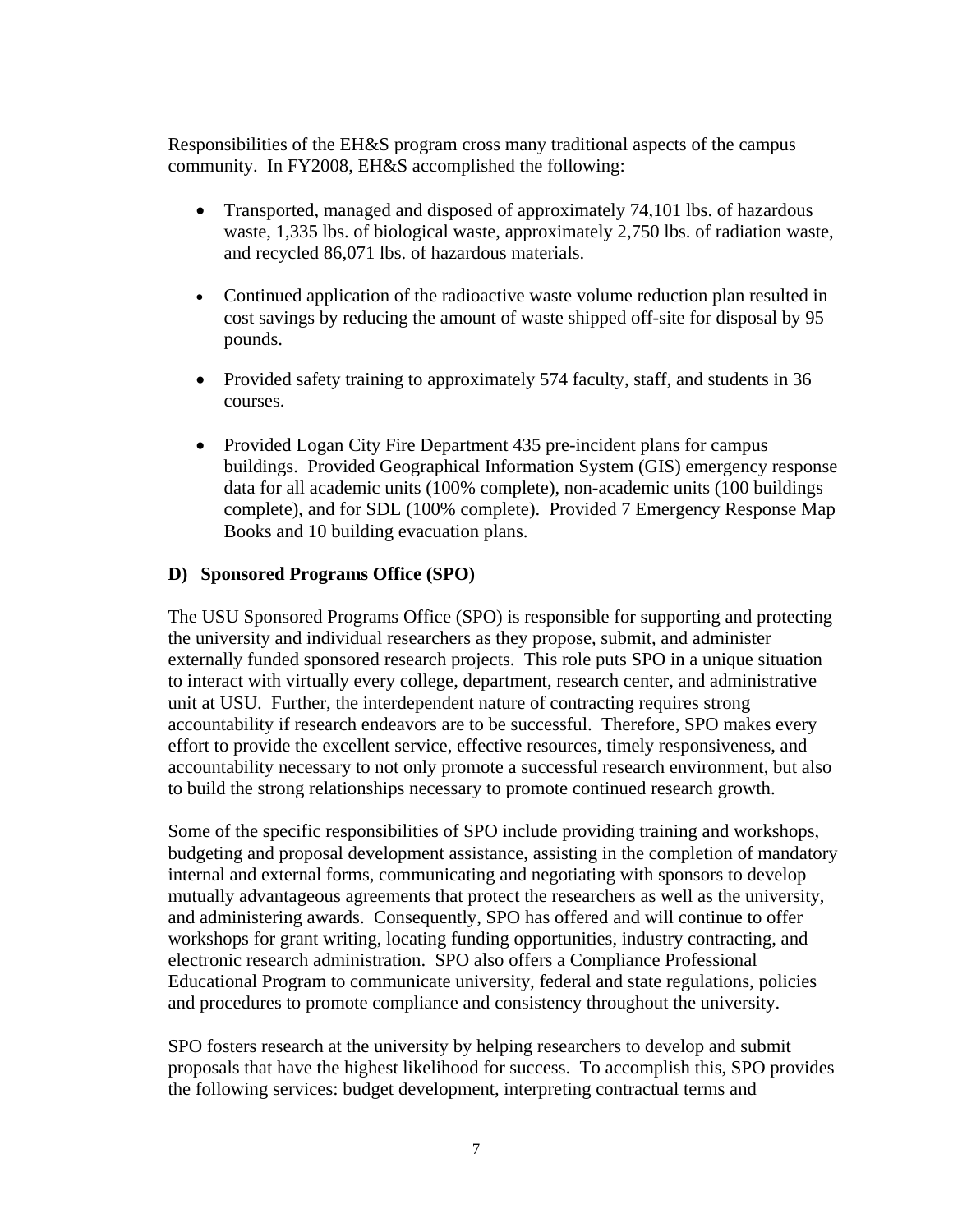conditions, completing required forms, grant editing, tracking pending proposals, notifying researchers upon award, and negotiating award terms and conditions with sponsors to protect the researcher and university. SPO also works closely with the Controller's Office to ensure that accounts are set up properly and that USU is compliant with federal and state regulations, sponsor-specific terms and conditions, as well as University policies.

A single point of contact approach allows researchers to easily identify their assigned SPO administrator. Further, this approach allows each SPO administrator to become more familiar with sponsor-specific regulations as well as to familiarize themselves with individual researchers and their unique needs. SPO has also developed an excellent working relationship with the Controller's Office creating a team approach for pre- and post-award functions that further supports research efforts.

SPO continues to update its website (http://spo.usu.edu) to enhance proposal development, provide more user-friendly interfaces, and making information more accessible and easier to locate. SPO policies and procedures are posted on the web and additional policies and procedures continue to be developed and published. Some new features and information available on the website include: guidelines for industry contracting; distinguishing between gifts, grants and contracts; export control; and resources for graduate/undergraduate students. SPO is also working on a step-by-step guide for PIs that provides information to simplify the entire grant lifecycle process (i.e. from locating funding opportunities to closeout procedures).

SPO provides monthly reports to the VPR regarding the status of research proposals and awards at Utah State University. Appendix A provides a summary of Sponsored Program Awards, FY2004 through FY2008. Appendix B compares awards by month and type of award for FY2007 and FY2008. Appendix C provides a summary of Sponsored Program Awards by Awarding Agency, FY2004 through FY2008; and Appendix D provides a summary of Sponsored Program Awards by Research Center, FY2004 through FY2008. Note that awards in the Colleges of Agriculture, Engineering, and Science (Appendix A) were much lower in FY2005 than FY2004, mostly because USURF awards were removed from colleges and shown separately for the first time in FY2005. Note also that total awards were about \$40 M lower in FY2005 than FY2004 (\$122 M vs. \$162 M). This is largely due to the cancellation of RAMOS, the largest program at Space Dynamics Laboratory at that time.

## **E) Office of International Program Development (OIPD)**

OIPD was actively involved in a variety of faculty-led international projects and activities during the last fiscal year. Among them are:

## Middle East Water and Livelihood Initiative

Initiative led by Scott Christiansen at the International Center for Agricultural Research in Dry Land Areas (ICARDA). Five U. S. universities (Florida, TAMU, Illinois, Cal-Davis, and USU) are involved along with seven countries (Yemen, Palestine, Lebanon,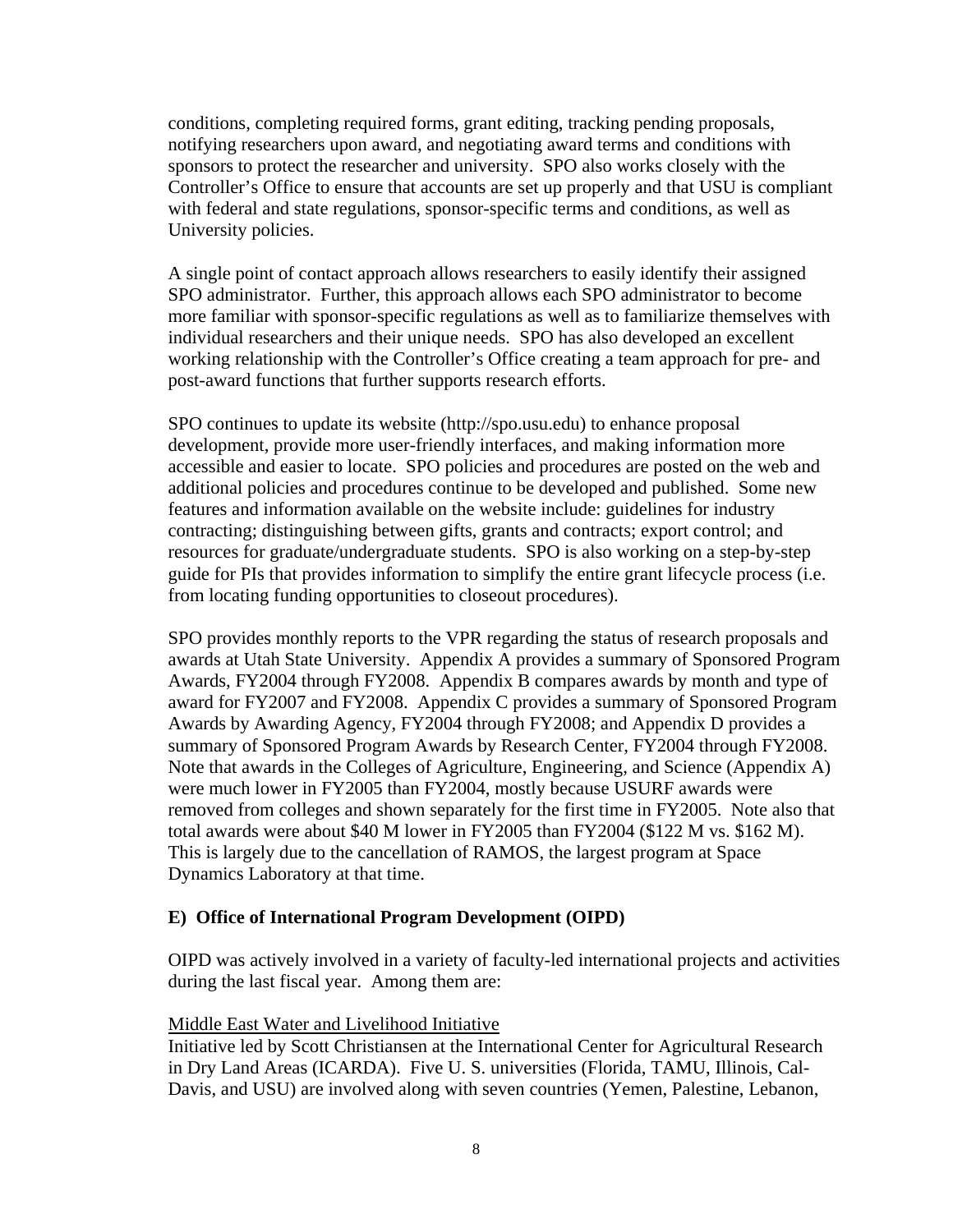Egypt, Jordan, Iraq, and Syria). Areas of focus include: water, livestock, horticulture, socio-economics, and extension. The first year of funding provided \$500,000 to develop the proposal (\$40 - \$50 million over ten years is the target).

## Iraq Agricultural Extension Revitalization (IAER)

Texas A&M University is the lead institution with this project. USU's portion is related irrigation and has resulted in a two year extension (~ \$500,000 to USU) with training to take place in Baghdad.

Global Livestock-Climate Change Collaborative Research Support Program (GL-CRSP) Project centered in Ethiopia and Kenya with Layne Coppock as PI. Due to funding gap, this is the last year of funding after eleven years (\$200,000 this year compared to \$600,000 in previous year). Funding is being pursued (Gates, USAID) and the Global Livestock-Climate Change Collaborative Research Support Program (GL CRSP) is in development.

## Early Childhood Development

This project in Jordan is led by Vonda Jump (Center for Persons with Disabilities). Vonda has completed one visit thus far and the work is progressing well. Future seminar on CPD capabilities will take place.  $(\sim $450,000$  over three years)

## El Alto-Lake Titicaca Pollution Management

Project is through International Resources Group (IRG) with Wayne Wurtsbaugh representing USU as a participant. USU's portion focuses on bio-diversity (\$100,000 - \$150,000 over 18 months).

## Irrigation Assessments for Millennium Challenge Corporation

Bob Hill and Gary Merkley represent USU and are partnered with USDA/Foreign Agricultural Services in Moldova (\$287,995) and Burkina Faso (\$299,824).

## USDA, FAS GIS Training Workshops

One session held in Amman (Doug Ramsey is USU participant), with other sessions planned ( $\sim$  \$50,000).

China Initiative

- Biotechnology and Extension (Noelle Cockett is the PI). Federal funding of \$450,000 with money being divided between USU departments of ADVS (Ken White), PSC (Roger Kjelgren), and Extension (Noelle Cockett).
- In process of planning research and teaching activities

## Projects in Development

- NASULGC Africa-U. S. Higher Education Initiative
	- University Cheikh Anta Diop de Dakar (UCAD) in Senegal
	- University of Bamako in Mali
- Restoration of Gorangosa Game Park in Mozambique (Greg Carr)
	- http://www.cbsnews.com/video/watch/?id=4546597n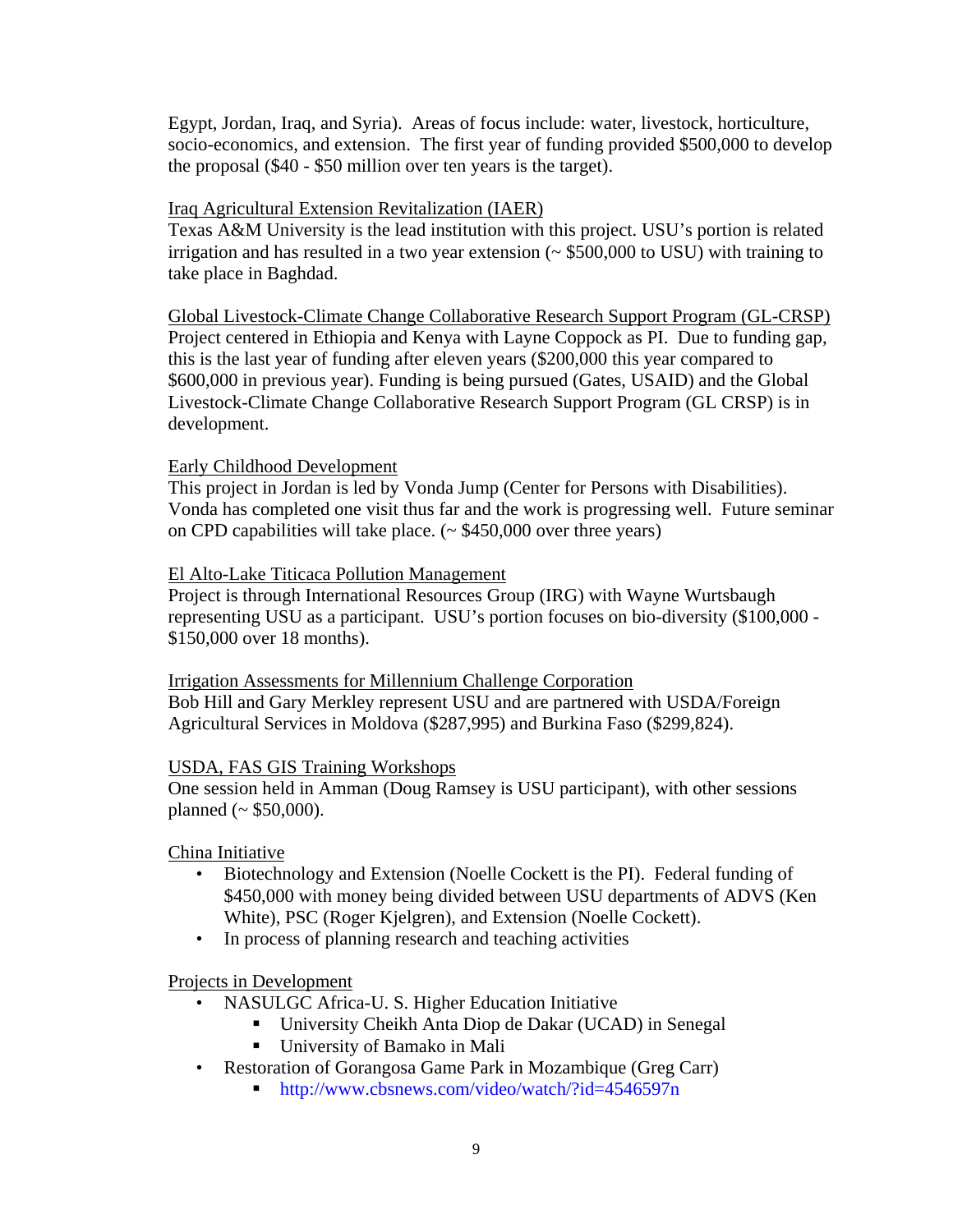• Watershed monitoring systems in Ethiopia (Government of Ethiopia) – Letter of Interest CPD, LDS Church, and Asian Development Bank.

## **F) The Center for High Performance Computing (HPC)**

The HPC was established in FY2006 utilizing funds from an NSF major research instrumentation (MRI) grant and the research office. A 256-processor cluster with three different networks was purchased. Thomas Hauser (faculty member in Mechanical and Aerospace Engineering) continues as the part-time center director, and Nate Benson was hired from Flying J Corporation as HPC's system administrator to support the efforts of the center.

Major accomplishments for FY 2008:

- HPC director Thomas Hauser and HPC undergrad and graduate researchers developed and lead the Utah Advanced Computing Summer Institute at SUU in August 2008. Attendees from throughout Utah, including the governor's science advisor Tamara Goetz, learned HPC techniques and were introduced to the power of HPC resources in supporting research.
- HPC@USU again collaborated with Uof U and SUU to attend SC08 in Austin Texas. USU undergrad and graduate students presented research posters, attended workshops and enhanced their expertise in HPC capabilities.
- Thomas Hauser organized and chairs the Utah Cyber Infrastructure Committee which includes partners from UoU, WSU, UVU and SUU. The purpose of the committee is to promote, organize and seek funding to develop cyber infrastructure in support of research and collaboration in Utah and beyond. In 2008, Thomas Hauser presented Utah Cyber Infrastructure accomplishments to the state legislature.
- The HPC utilized its visualization and access grid laboratory to provide faculty and students with resources for high-resolution visualization, remote collaboration through the Access Grid, and three-dimensional visualization. In addition, high end workstations are available for faculty and students for data analysis, and pre- /post-processing. This laboratory is successfully used for distance education engineering and visualization classes.
- The HPC increased its disk storage capacity from about 10TB to 90TB.
- HPC director Thomas Hauser was a co-organizer of the CASC and Educause CCI-WG sponsored workshop "Developing a Coherent Cyberinfrastructure from Local Campus to National Facilities: Challenges and Strategies"
- As a service center, HPC is available to collaborate with USU faculty and researchers to quickly and efficiently offer cost-effective HPC solutions to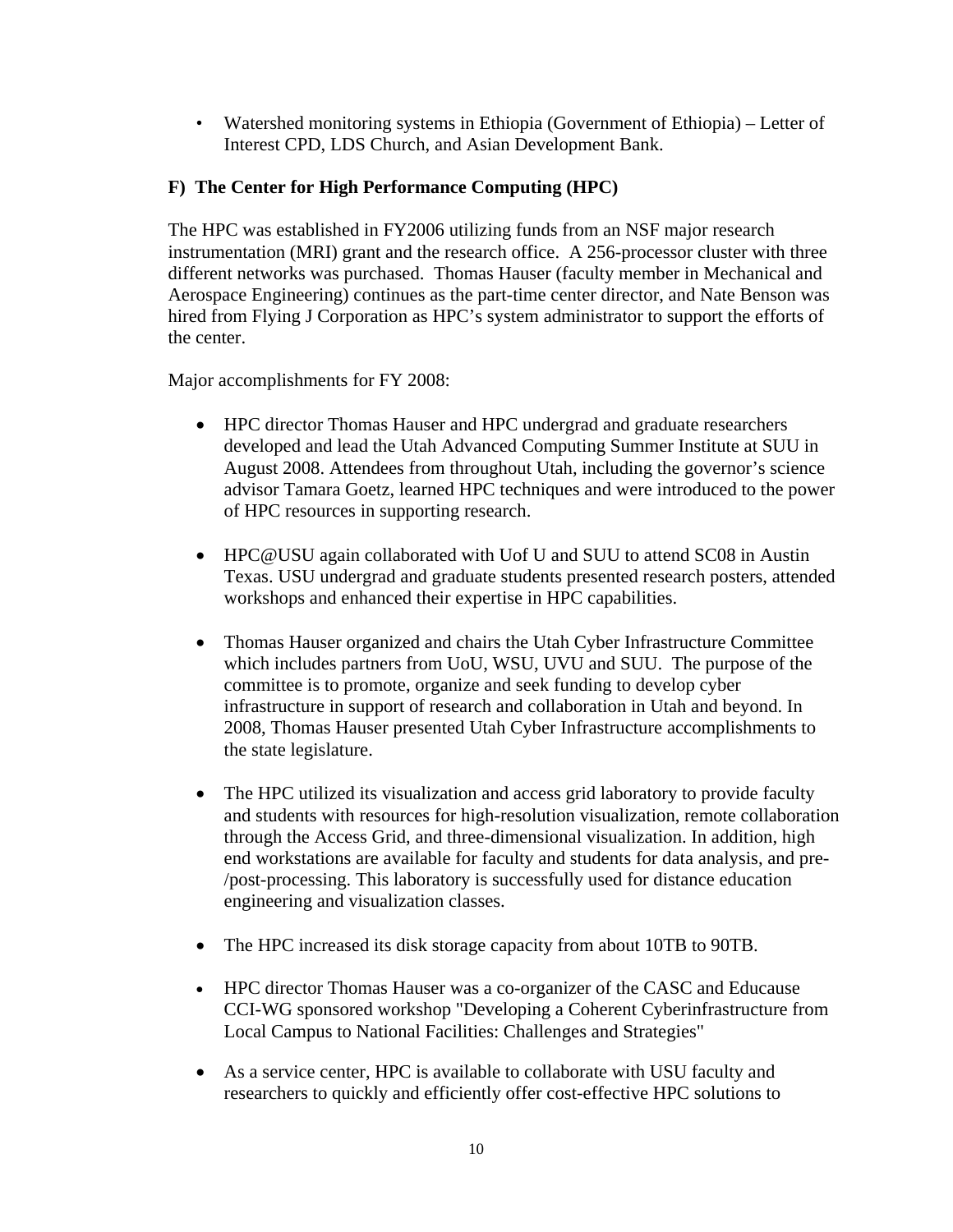support USU researchers. Current users include researchers in the colleges of Agriculture, Engineering, Natural resources, and Science.

## **G) Advancement & Activities of Student Research**

Undergraduate research has become one of the primary marketing messages for Utah State University, particularly in recruiting highly talented prospective students. The culture that allows students to "get their hands on research" at an early point in their undergraduate career brings benefits to students and also national recognition to Utah State University. Key to this success is the faculty, who have an ethic of working with undergraduates.

 Support was provided to 56 undergraduates through the Undergraduate Research and Creative Opportunities (URCO) Grant Program in FY2008. The interest in URCO and the funding needed has nearly doubled in the past few years; however, the Undergraduate Research Advisory Board has recommended that we investigate increasing the maximum award to take into account increased cost of materials. The URCO Program is one of the oldest in the nation and has funded 500 undergraduates since its inception in 1975. URCO alumni are the basis for a new fund-raising effort to support the undergraduate research program.

The 8th annual, Research on Capitol Hill event, designed to illuminate the effect of a research university on undergraduate education, featured 42 Utah State students and a similar number from the University of Utah. In the second annual Utah Conference on Undergraduate Research (UCUR), hosted on the Utah Valley State College campus, 26 USU students presented, joining almost 300 students from practically every institution of higher education in the state. Sixteen USU students were accepted to present at the National Conference on Undergraduate Research (NCUR) held at Salisbury University in Maryland in April, 2008.

Student Showcase, which is part of our annual Research Week, featured the most undergraduates in its history, topping out at over 100 posters and presentations. At noon, eight undergraduate researchers, representing each college as well as the regional campuses, were recognized with the newly-endowed David and Terry Peak Undergraduate Researcher of the Year Award. Likewise, outstanding faculty mentors for undergraduate research were recognized. The student award was also featured at Robins Awards Ceremony, where Adam Kynaston, a psychology major, was designated as the inaugural University Undergraduate Researcher of the Year.

An Undergraduate Research Advisory Board, chaired by Associate Dean of Science Lisa Berreau and including faculty and student membership from each college and the regional campuses was convened to identify the successes and opportunities for undergraduate research. The URAB made a report to Research Council outlining the following needs: increased funds for URCO Grants; increased opportunity for students in the humanities, arts, and social sciences; improved communication and contact regarding undergraduate research for each department and college; support for interdisciplinary projects; support for international projects.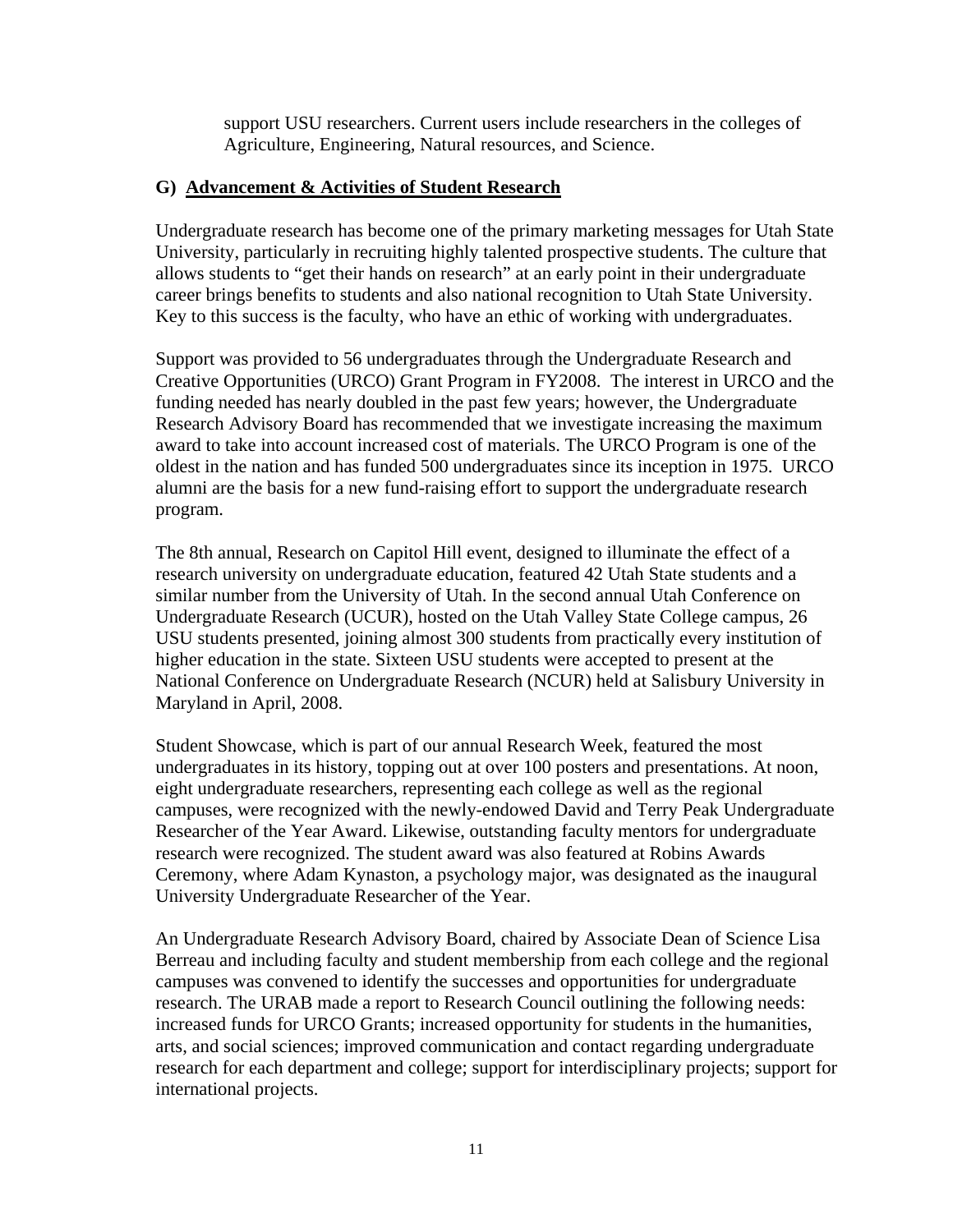The Undergraduate Research Program was commended during the Northwest Council on Colleges accreditation visit in October 2007. Joyce Kinkead, Associate Vice President, who oversees Undergraduate Research, was elected to the Undergraduate Research Program Directors Division of the Council on Undergraduate Research (CUR) for a threeyear term; Kenneth Bartkus, Director of Undergraduate Research for the Huntsman School of Business was elected to a term in the Social Sciences Division. Kinkead, Bartkus, and Alexa Sand gave a presentation on Undergraduate Research in the Arts, Humanities, and Business at the 2008 CUR Convention. Bartkus was also recognized for his article about the innovative Research Group by the American Association of University Administrators in June 2008.

The signature program of undergraduate research, the University Undergraduate Research Fellows, chose its fifth cohort in March at Scholars Day. Research Fellows number over 100 and have led the campus in prestigious awards such as the Goldwater Scholarship. As a result of the Fellows Program, students are presenting earlier at professional conferences and other undergraduate events and being more competitive for external awards.

## **2. OVERVIEW OF VPSVED AND RELATED STRATEGIC UNITS**

In July 2006, President Albrecht hired Ned M. Weinshenker, as the Vice President for Strategic Ventures and Economic Development. Ned has a broad experience in the start-up and development of multiple companies in the pharmaceutical industry along with 7 years as a venture capitalist.

The mission of Strategic Ventures and Economic Development is to enhance University driven economic development by coordinating three important initiatives: USTAR and other University research, the Technology Commercialization Office, and the Innovation Campus. Combining these three functions under a single management umbrella allows for a streamlined process to support the evolution of research to patent to spinout companies or licenses to existing companies.

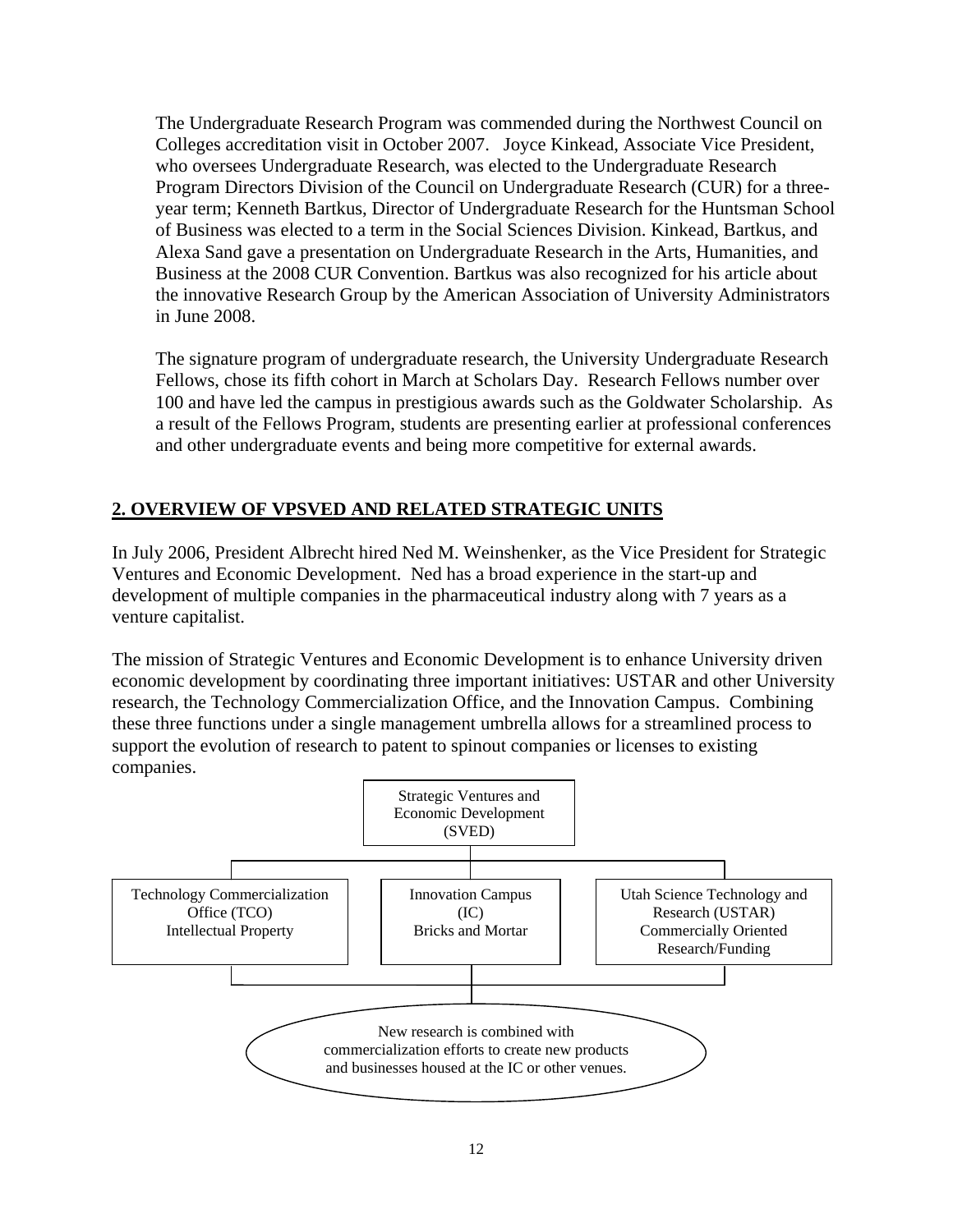## **A) INNOVATION CAMPUS (IC)**

The Innovation Campus is an effective working environment to conduct knowledge-based research for state-of-the-art technology enterprises, research institutes and laboratories. The Innovation Campus fosters partnerships between the University, business, government and the community, thus enhancing research opportunities and technological development. Tenants at the Innovation Campus have access to the expertise and services of USU's research faculty and graduate students.

Although Space Dynamics laboratory has constructed new buildings in the past few years no new developer owned buildings have been constructed for several years. In addition, the IC was granted rights to expand from 38 acres to 150 acres as some Ag Experiment Station activities move to other Cache Valley locations. Therefore a plan has been initiated to begin the process to attract more interest in the IC. Significant additional development is expected during calendar year 2009 after plans to begin building in 2008 were postponed due to financial conditions. In addition, actions are underway to sell USU's leasehold interest in two buildings to a syndicate headed by Woodbury Corporation. This adds to two other buildings that were sold to Woodbury in 2007. It has been determined that this is in the best interest of the University and the Innovation Campus. The IC is not the best entity to manage rental buildings and has been running at a loss for several years. The cash infusion from the sale will allow USU to fund other IC and research projects to foster economic development. The USTAR initiative also called for the construction of a research building of at least 100,000 SF and it was decided to place it in the IC. As part of that plan USU had to contribute \$10MM to the \$60MM from USTAR so a decision was made to make an existing USU building an in-kind donation for the funding match. This provided immediate space for USTAR teams and initiated the planning process for another new building. The total USTAR building space is expected to be in excess of 125,000 SF and will be part of a 10 acre portion of the IC set aside for USU use. The plan for the new USTAR building is complete with the design/build stage underway. Groundbreaking is expected to take place in October 2008 and foundation will be poured starting early February 2009. Completion and occupancy is expected in 2011.

As the technology and research develops and commercializes, new companies will be created and developed adjacent to and within the expanding Innovation Campus.

## **B) TECHNOLOGY COMMERCIALIZATION OFFICE (TCO)**

The TCO complements the instructional and research activities of USU and expands the University's impact on society by commercializing technologies developed at USU. Once technologies are commercialized for public use and benefit they provide additional income to the University and its partners.

Translating University research into commercial products and services is a multi-step process that requires a major transition from a research environment to a commercial business environment. The key to managing this process is having tech-savvy business people who can bridge this "commercialization chasm." The technology commercialization process also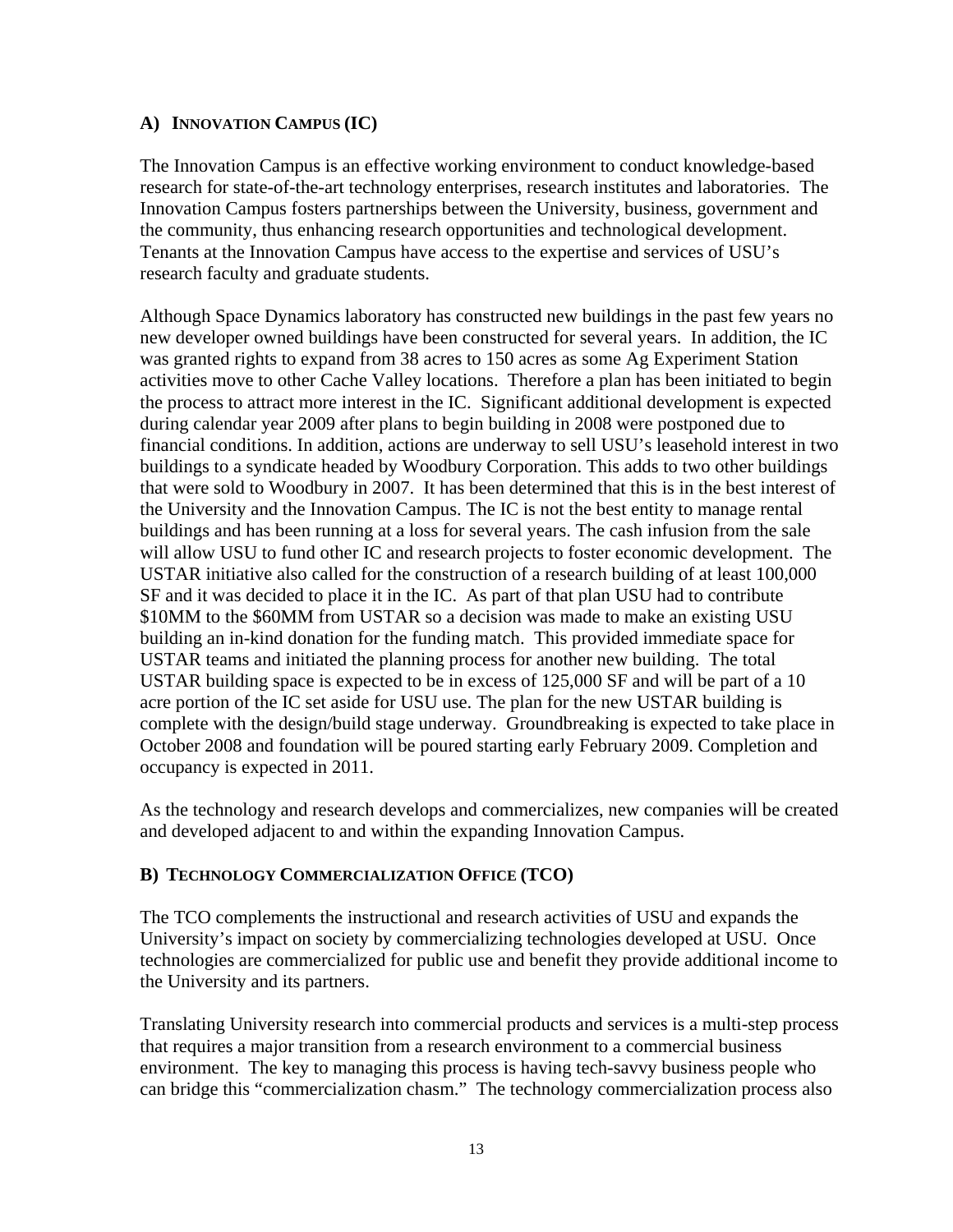requires three keys for success: a robust technology addressing clearly defined needs, knowledgeable business people, and financing of early stage ventures.

TCO strives to extract the fair market value of intellectual property by using the best business practices for the benefit of the inventor, the University, the Research Foundation, and the community. By effectively commercializing technology, TCO provides additional revenue to the University, its departments, faculty, and staff. Additionally, the TCO creates potential for local job creation through forming new businesses. Each member of the staff combines business experience with a strong science and technology understanding. The TCO is committed to serving the interests of Technologists, Companies, and the Organization. In FY 2008 TCO accomplished the following:

- Collected license revenue of \$525,316
- Executed 11 licenses
- Invention Disclosures increased to 67 from 62 the previous year
- Filed 26 patent applications  $-20$  of which were new technology (See Appendix F)
- Received five patents:
	- 1. A Method for Modeling Material Constitutive Behavior Patent # 7,240,562 B2 -Ning Fang and Thomas Fronk
	- 2. Thermoacoustic Cooling Devise Patent # 7,263,837 – Barton Smith
	- 3. Infinite Impulse Response Multiplierless Digital Filter Architecture
	- 4. Patent # 7,289,558 Tamal Bose, Alan Shaw, Chirag Sharma, Kay Thamvichai
	- 5. Improved IBR Functions Patent # 7,290,669 – Conly Hansen, Carl Hansen
	- 6. Novel Anti Bacterial Compounds Patent # 7,371,733 – Tom Chang

## **C) UTAH SCIENCE TECHNOLOGY AND RESEARCH INITIATIVE (USTAR)**

USTAR is designed to increase the flow of university-driven economic development. This will benefit not only the University, but the entire state of Utah through the accelerated growth of new businesses and industries in Utah, which will create high-paying jobs and increase tax revenue.

Research focus areas will be recommended by Utah State and approved by the USTAR Governing Authority as those areas most likely to create a large return on investment. At USU, three areas were previously identified and funded: Sustainable Energy Research Center, Center for Active Sensing & Imaging and Center for Advanced Nutrition, with others currently in planning stages. In FY08 three additional teams were approved for FY09. They are Space Weather, Synthetic Bio-Manufacturing Center (SBC), and High Flux Neutron Generation.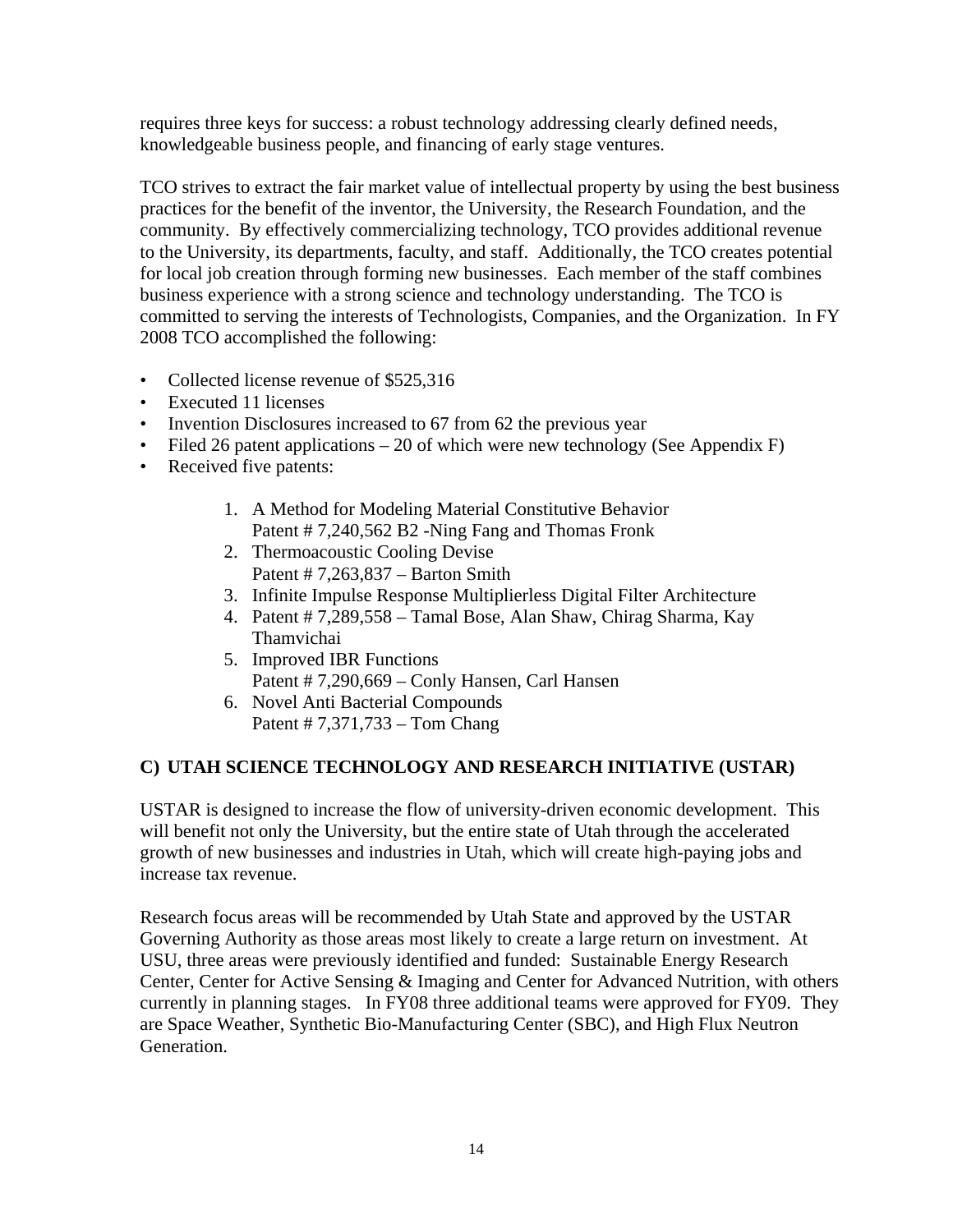The funding for USTAR is to be used for three specific functions, those being:

- 1) Hiring new faculty who are entrepreneurial and commercially-oriented to operate synergistically with the existing expertise at USU.
- 2) Building state-of-the-art facilities to house the research. The programming for the second USTAR building at USU is completed and groundbreaking is expected to occur in October 2008; occupancy planned by Q1 2011.
- 3) Creating outreach, not only from entrepreneurs to university researchers, but also from researchers to the entrepreneurs, fostering as much university-driven economic development as possible.

## **3. RESEARCH COUNCIL MEMBERSHIP AND FUNCTIONS**

The Research Council provides advice and recommendations to the Vice President for Research. Additionally, members of the Council provide direct and important channels of communication between researchers and those who make decisions affecting research at USU. Members of the Research Council are college deans or their representatives, and selected center/lab directors as specified by the University code of policies and procedures. Appendix G is a current membership list of the University Research Council. This group meets about once a month to discuss and make recommendations on research issues.

The following is a summary of major issues addressed by USU's Research Council in FY2008:

- Accreditation Activities The Human Research Protection Program (HRPP) protects the rights and welfare of human participants in university research activities. At USU this program encompasses many different institutional levels organized under the Vice President for Research. USU's IRB has an essential role in this program to review and monitor human research under USU policy and assure USU personnel receive on-going training and certification before any human research begins. USU decided to apply for accreditation of its HRPP through the Association for the Accreditation of HRPP (AAHRPP). Benefits of AAHRPP accreditation include:
	- Increased protection of human participants in research programs
	- Streamlined process for USU researchers
	- Meeting the expectations among agencies
	- USU's differentiation as an accredited non-medical land-grant university
	- Less likely audits and investigation

USU completed the pre-application in October 2007 with the final application submitted on March 5, 2008. The accreditation site visit is scheduled for October 2008 and USU hopes to receive accreditation when the AAHRP Council meets in June 2009.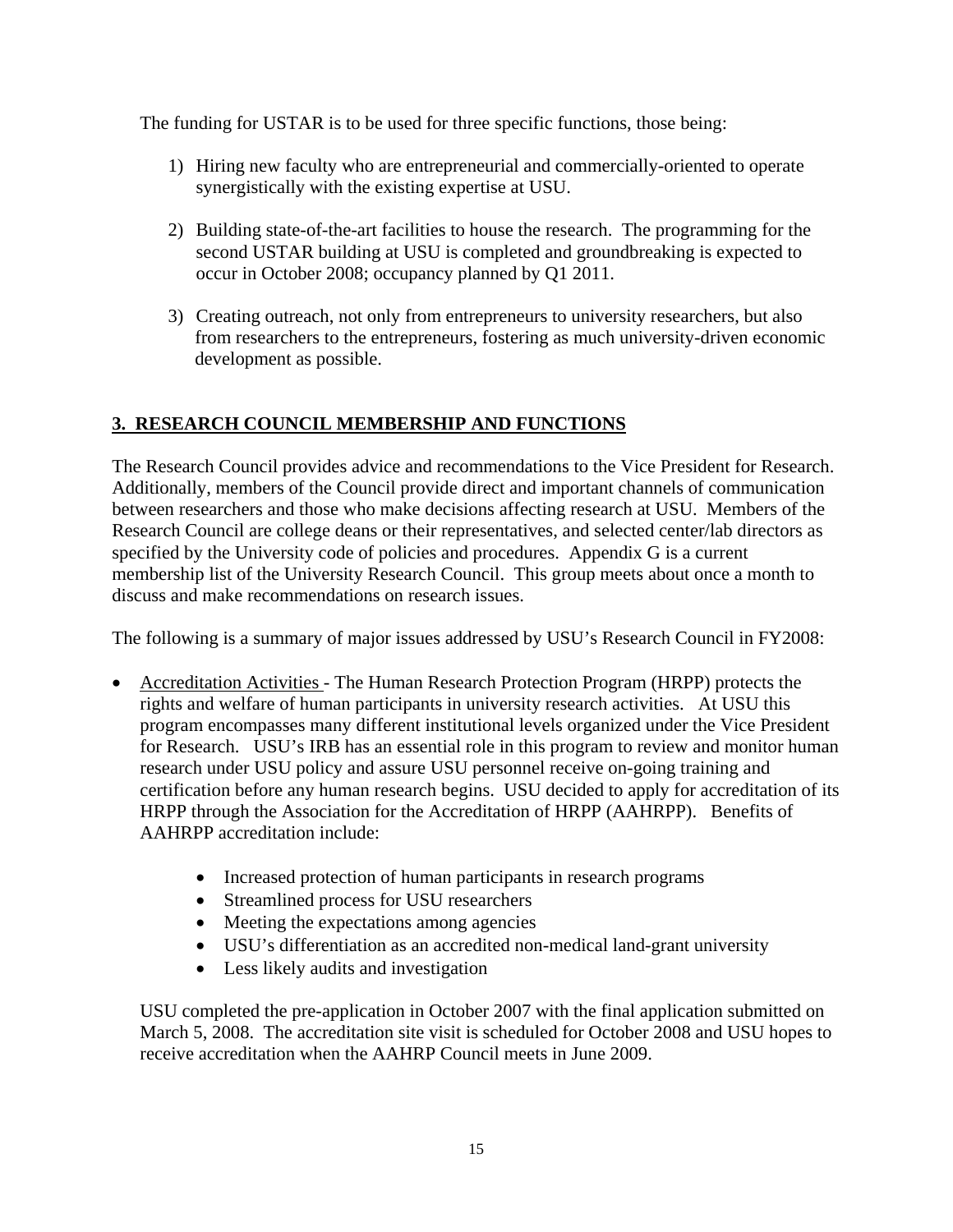- New Faculty Research Orientation Thirty-six of the thirty-nine new faculty hires attended this orientation on August 16, 2007. Orientation covered the following focus areas: 1) Student Research, 2) Grant Administration, 3) Funding Opportunities, 4) Research Integrity, 5) I.P. & Tech Commercialization, 6) Environmental Health & Safety, 7) IRB and Human Research, and 8) Animal Welfare. From faculty feedback, this orientation was very successful and the agenda for 2008 will be modified to also address policies and procedures pertaining to human subjects. The goal is to help new faculty be more successful and provide information on how to avoid problems that may arise with compliance related issues.
- Undergraduate Research Advisory Board –This new board was established at USU in October, 2007, with Lisa Berreau, Associate Dean in the College of Science, appointed as Chair. Representation includes each college, students, library, Honors Office, Provost Office, V.P. for Research Office, and the USU Chapter of Sigma Xi. This Board has been organized to expand ideas on current successes as well as ideas that will improve undergraduate research at USU. See presentation of activities and recommendations from Research Council (October 2007 & November 2008) minutes. Website reference: [http://research.usu.edu/htm/research\\_areas/research\\_council/minutes](http://research.usu.edu/htm/research_areas/research_council/minutes)
- Undergraduate Research Advisory Board –This new board was established at USU in October, 2007 with Lisa Berreau, Associate Dean in the College of Science, appointed as Chair. Representation includes each college, students, library, Honors Office, Provost Office, V.P. for Research Office, and the USU Chapter of Sigma Xi. This Board has been organized to expand ideas on current successes as well as ideas that will improve undergraduate research at USU.
- Reimbursed Overhead on State & Local Government Contracts The effective rate is a critical part of recovering the costs of research. As indirect cost funds are collected, USU is able to invest in seed programs, startup packages, and equipment. Unfortunately, USU's current effective rate of 15.4% is very low as compared to USU's peer institutions. The State of Utah policy, R537 – Reimbursed Overhead on State and Local Government Contracts, outlines the following: *Institutions of higher education shall charge, as partial reimbursement of costs incurred, a ten percent overhead rate on all contracts with state and local government agencies funded from non-federal sources, unless an overhead charge is expressly prohibited in the RFP issued by the state or local government agency.* This policy also addresses "flow through federal funds", and clarification on retaining ten percent overhead on all contracts from non-federal sources. USU has some cases with federal flow through funds, but faculty (and agencies) will relay that the contract doesn't carry any overhead. This outcome significantly hinders USU's ability to recover indirect costs and reduces available funding for startup packages and seed grants. This information was relayed to the colleges to help assure the R537 policy is followed so USU can collect the full overhead where possible.
- Center of Excellence Program (COEP) Applications and Review Procedures The Governor's Office for Economic Development (GOED) implemented significant changes to available COE funding for FY2009 as follows: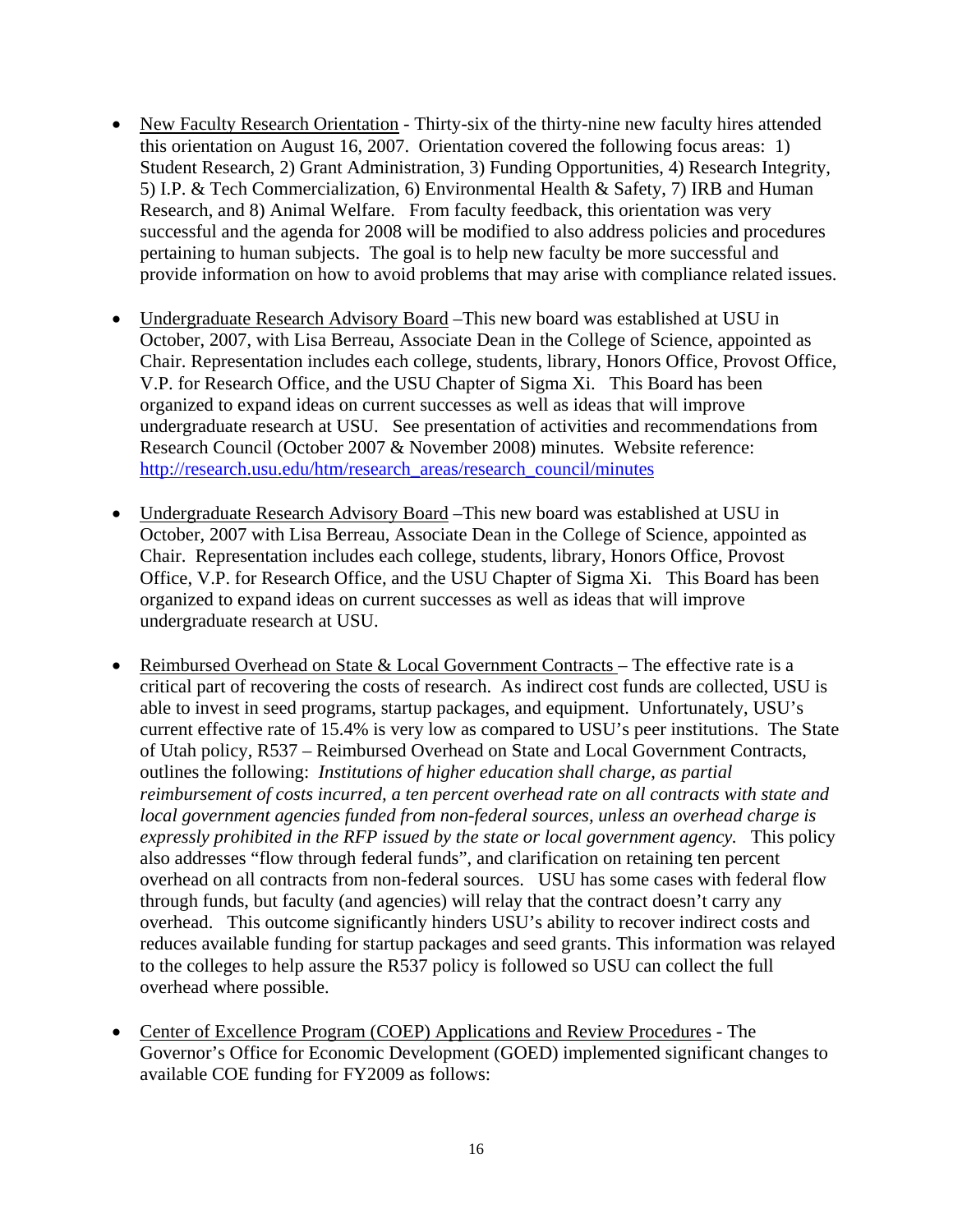- No new university centers will be awarded in the next fiscal year, but existing centers may apply for yearly renewal.
- Available funding will be targeted to companies who are a licensee under a university within the state.

USU's Electrical and Computer Engineering Department will be able to participate in the FY2009 funding proposal phase, but many questions remain with this funding decision as the program now resembles a Small Business Innovation Research (SBIR) concept. These new changes to the COE proposal process are firm for FY2009.

- Shared Credit for Co-Investigators on Joint Projects –Research Council participants, along with several college representatives, requested that USU's reports associated with sponsored program efforts be adjusted to more accurately reflect contributions of individual faculty members. Current University practice has been to allocate credit for an entire research project only to the project's principal investigator. This has resulted in under reporting research awards and proposal information, as well as research expenditure data, for some colleges and over-reporting in others. This reporting method can negatively impact the colleges as program support to the individual college is prorated based upon the amount of indirect cost generated by the college in relation to the other colleges. Improvements were implemented that included the USU transitioning to a web-based portal to allow proposal and award changes/updates in a timely manner. The SP01 form was also modified to include fields where investigators can now designate when a budget split is necessary.
- Graduate Student Health Insurance First Risk (part of United Health Care) was selected as USU's graduate student health insurance vendor. Coverage was implemented around August 15, 2008; however, graduate students who arrived in FY2008 were given coverage options at a pro-rated amount. This coverage is mandatory for graduate students. Should a graduate student have other insurance coverage, they are required to provide proof of alternate insurance in order to bypass this coverage.
- Responsible Conduct of Research (RCR) Training USU's interest in RCR training stems back to 1992 when the federal government passed a requirement that anyone receiving a NIH training award was also required to acquire RCR ethics training. In 2000, NIH sought to extend that requirement to all grantees, but it was later suspended. In 2004, USU began to offer a Research Integrity course (6900); however, the course has received low participation. In 2007, Byron Burnham, School of Graduate Studies dean, approached the research office to discuss the possibility of the two offices partnering together to expand RCR training at USU. Utah State's RCR training is currently voluntary; however, the America Competes Act, which was passed this last year, increased NSF's budget over the next 3 years. Part of the requirements associated with this new act is that all undergraduate, graduate, or postdoc researchers who are supported by an NSF grant must receive RCR training from their institution. Information will be provided to USU researchers who need this training so that they are aware of the requirement and programs available to assist them. In the future, work will continue at USU to expand the RCR program based on best practices nationally.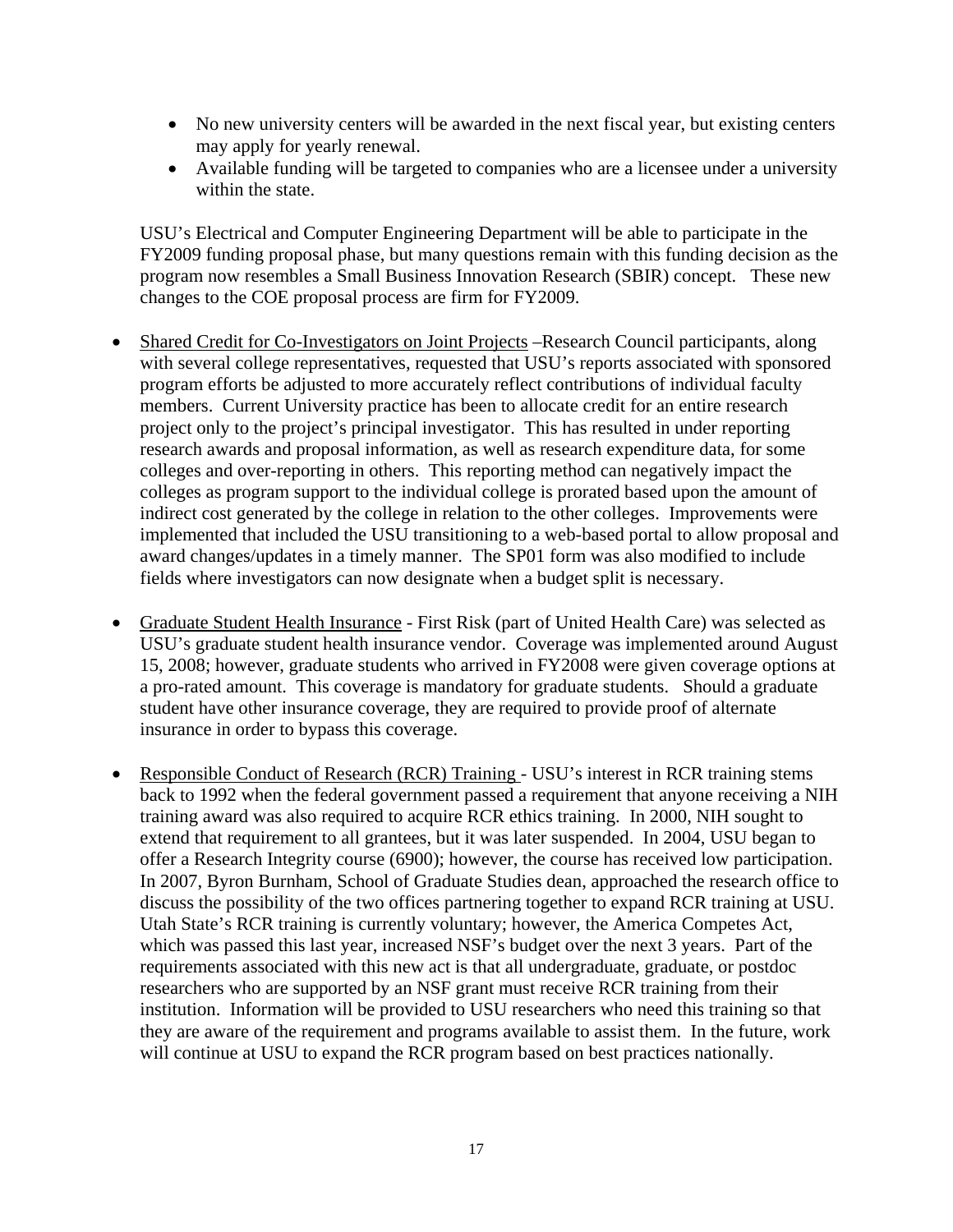- Faculty Activity Data Base Digital Measures was selected as USU's vendor to develop a web-based software management tool for data collection. A contract has been signed between both parties and customization and beta testing is underway.
- Fixed Price Contract Procedures This procedure includes an overview of the Cost Accounting Standard 9905.501 (Appendix A of OMB Circular A-21). A portion of this standard states that on sponsored projects, "Consistent application of cost accounting practices will facilitate the preparation of reliable cost estimates used in pricing a proposal and their comparison with the costs of performance of resulting sponsored agreement." To assure USU complies with the standard, a process is needed where USU can review awards with significant variance between that which was estimated and actual costs.

When fixed price contracts are awarded, USU is obligated to complete the deliverables regardless of costs incurred during the duration of the contract, thereby subjecting the university to risk. As proposals are submitted on these types of contracts, budgets are therefore adjusted to cover incidental costs that occur in the last period of the contract. Once the project completion date occurs, steps outlined in the procedure would then be implemented to assure consistency in handling residuals.

## Guest Research Council Presentations in FY2008

The following faculty presented a summary of their research to the Research Council:

- October: Cache Valley Air Quality Inversion Study (Phil Silva, Chemistry & Biochemistry Department)
- November: National Children's Study (Richard Roberts, CPD/Early Intervention Research Institute)
- January: Parenting Intervention Research with Spanish-speaking Latinos/as in Cache Valley (Melanie Domenech-Rodriguez, Psychology Department)
- February: Center for Active Sensing & Imaging (CASI Robert Pack, CEE Department)
- March: Animal Models of Drug and Alcohol Abuse (Tim Shahan, Psychology Department)
- April: Prospecting for Paleoindian Sites in Southeastern Idaho (Bonnie Pitblado, Sociology, Social Work & Anthropology)

## **4. USE OF FACILITIES AND ADMINISTRATION FUNDS AT USU, FY2007-2008**

Facilities and Administrative (F&A) costs are the shared indirect or overhead costs of doing research. The federal government audits actual F&A costs and establishes a rate that the university seeks to recover from sponsors. Recovered F&A funds are used to pay actual indirect costs of research and to stimulate and expand research opportunities.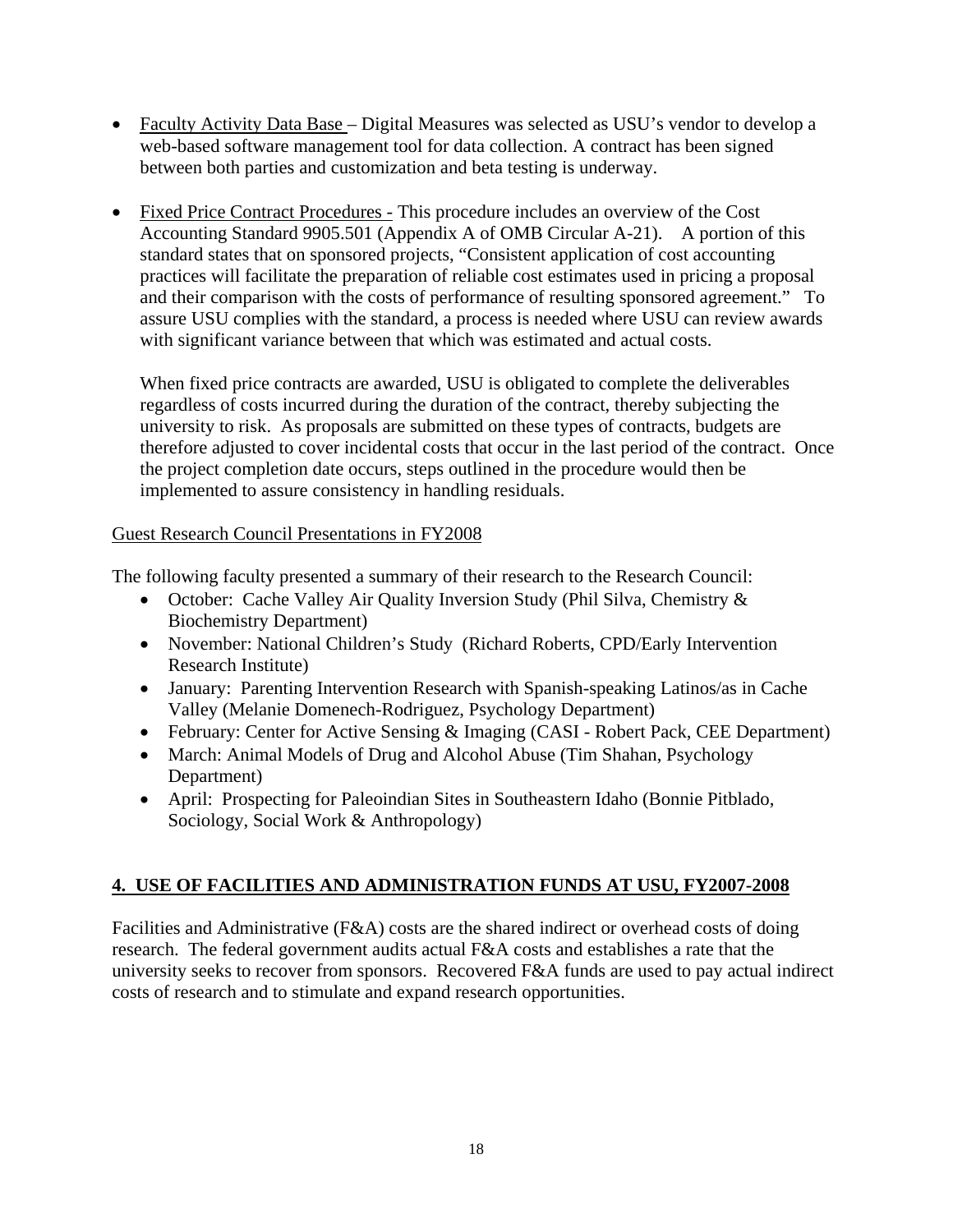Appendix H is a report compiled by the Controller's Office that summarizes the amount of F&A generated in FY2007-08 by department; 30% returned to the cost center; and allocations of the 70% held centrally in the VPR Office.

## **5. SELECTED RESEARCH INITIATIVES**

In addition to those items discussed in Research Council, listed below are strategic initiatives that the VPR continues to refine in FY2007-2008:

## Vision and Strategy to Grow Research at USU

 In 2007, Vice President Miller introduced a goal to Research Council to increase the volume and competitiveness of USU research by 25% over the next 3 years. A committee, called the Research Focus Group and chaired by Associate V.P. for Research Jeff Broadbent, was formed in March 2007 to recommend initiatives that the Research Office could implement to achieve this goal. The Committee, which included representatives from all colleges, SDL/USURF, and major research centers, issued a strategic plan that recommended implementation of two major initiatives: 1) Restructure VPR seed grants toward more targeted programs with specific missions/goals and expected outcomes; and 2) Establish a network of proposal development specialists to pursue strategic grant opportunities and improve the grant-writing skills and awards won by researchers. To view a summary of the committee's recommendations, please see the link at http://research.usu.edu/htm/grants\_funding.

## Implementation of the Research Focus Group's Recommendations

- 1. Restructuring of VPR Seed Grants. New Faculty Research Grant (NFRG) and Community University Research Initiative (CURI) seed grant programs have been phased out and replaced with three targeted seed grant programs that have more specific missions/goals and expected outcomes. See Appendix J for a comparison of past programs and the new programs as outlined below:
	- a. Grant-Writing Experience through Mentorship (GEM). The GEM program provides funding of up to \$5,000 to enhance the professional development of junior faculty through one-on-one research and grant-writing interaction with successful senior faculty mentors. The purpose of this program is to build the University's research capability and increase extramural funding for scholarly activities by enhancing the proposal development skills of junior faculty. To facilitate this goal, it is expected that each funded GEM project will result in the development and submission of at least one proposal to an external funding agency. Eligible junior faculty members include all USU tenure-eligible assistant professors and non-tenure track research assistant professors or research professionals with no more than four (4) years in rank who have not previously received a New Faculty Research Grant.
	- b. Research Catalyst (RC).The RC program provides 1-year seed funding of up to \$20,000 to help applicants develop new initiatives or directions in their discipline that will lead to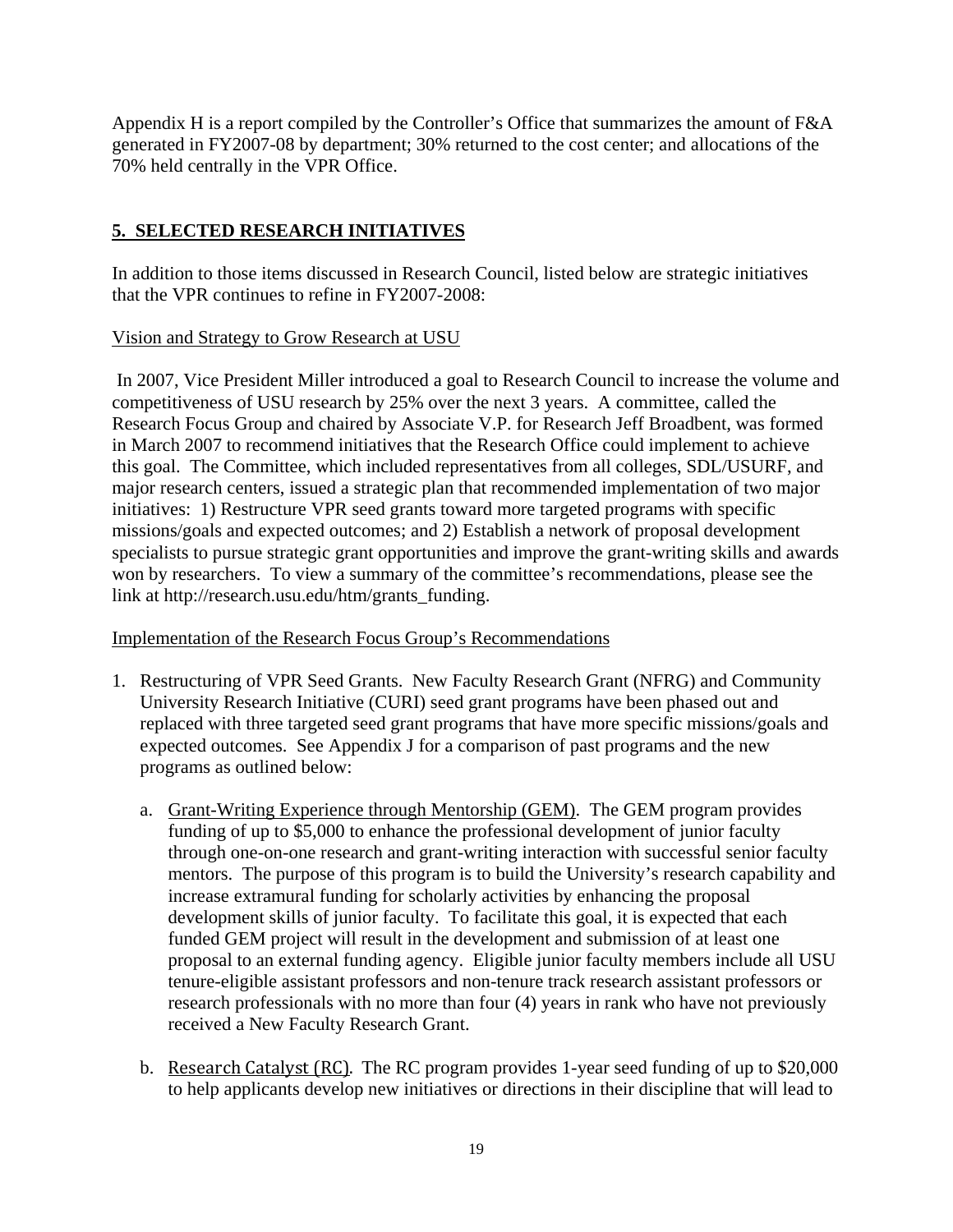new externally funded grants. The purpose of this program is to build the University's research capability and increase extramural funding for scholarly activities from government agencies and private sources. Thus, it is required that funded RC projects will directly lead to the submission of at least one proposal to an external funding agency. All tenured or tenure-eligible faculty, research faculty, or other USU research professionals are eligible to apply.

c. Seed Program to Advance Research Collaboration (SPARC). The SPARC program provides 1-year seed funding of up to \$35,000 to catalyze development of large interdisciplinary research teams and projects that involve scholarly research in more than one department, research center, college or institution. It is anticipated that new projects catalyzed by SPARC will extend the University's research capability and increase extramural funding for scholarly activities from government agencies and private sources. Thus, SPARC proposals require mutual effort by faculty and researchers from multiple disciplines, and directly lead to the submission of a new, large-scale (solicit at least \$1 million in new research funding), interdisciplinary proposal to an external funding agency. All tenured or tenure-eligible faculty, research faculty, or other USU research professionals are eligible to apply.

One major departure from NFRG and CURI seed grant programs is that each of the new seed grants requires the PI to develop and submit at least one proposal to an external funding agency within three months of project completion. Because proposal submission deadlines vary widely among different agencies, funding for VPR seed grant programs is now offered twice yearly, with anticipated start dates of January 1 or July 1. The first request for applications was issued in March of 2007, and generated 2 GEM, 4 SPARC, and 31 RC proposals. Thirteen proposals, including 1 GEM, 2 SPARC, and 10 RC projects, were selected for funding on July 1, 2008.

2. Creation of the Office for Proposal Development (OPD). As part of its review of best practices for growing research, the Research Focus Group examined the services offered by Office of Grant Writing & Publications (OGWP) at the University of Missouri-Columbia. The OGWP has an impressive record of success in helping researchers develop high quality extramural grant proposals that yield more grant awards, and part of this success stems from an annual Grant Writers Institute that provides in-depth faculty training in proposal development. To learn more about the OGWP and how Utah State might implement a similar program, Dr. Mary Licklider, Director for the Office of Grant Writing & Publications at the UM-Columbia was invited to USU in November, 2007, and spent a day with the Research Focus Group. In addition, the VPR sent a USU representative to UM-Columbia in June of 2008 to observe and participate in the OGWP annual Grant-Writers Institute.

As a result of these experiences, the VPR approved the creation of the USU Office for Proposal Development and hiring of a central proposal development specialist that will also serve as OPD manager. The mission of the OPD is to help USU researchers develop stronger and more competitive proposals through: 1) management of the proposal development process on strategically important submissions; 2) training researchers on proposal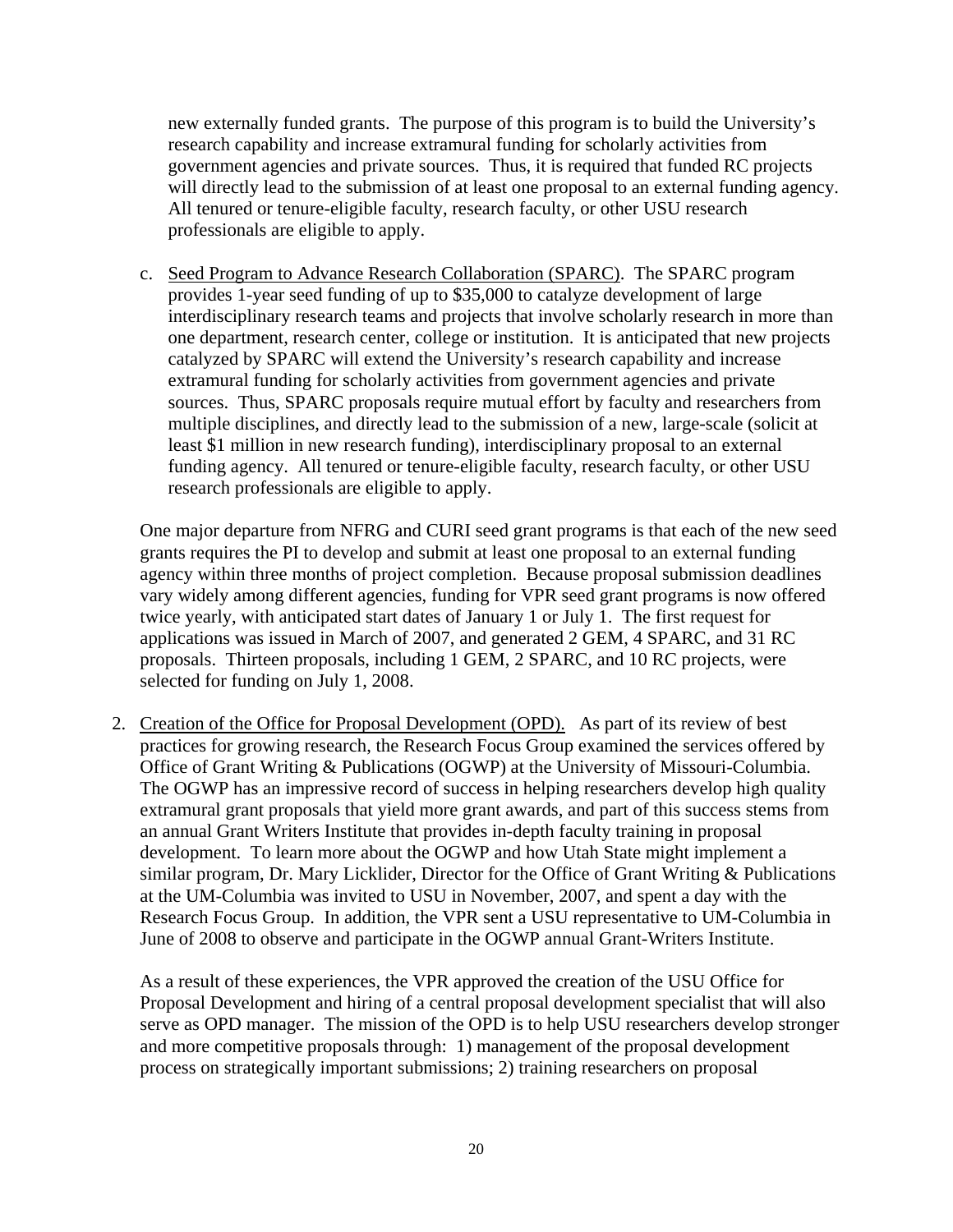development; 3) fostering interdisciplinary collaborations; and 4) providing other services to researchers that will advance their skills and success in obtaining extramural funding.

USU's OPD will be comprised of a network of proposal development staff located in the units across campus. These individuals will provide a variety of services to their college researchers in addition to pooling their efforts on large, institutionally strategic proposals. To promote participation by research units in the OPD network, the VPR will commit 50% of a proposal developer's salary for the first year and 10% each year thereafter to units that wish to hire a proposal developer. Each unit's proposal developer will report not only to their respective units' dean but also coordinate their activities with the Manager of Proposal Development and be expected to support their unit's researchers on proposals as directed by the dean/department head/director and also assist on larger, institutionally strategic proposals under the direction of the Manager of Proposal Development.

## Establishing Research Goals

Increasing the volume and competitiveness of USU research will require an even stronger institutional "culture of research". To promote this change, and encourage unit participation in the new seed programs and OPD, Vice President Miller and Provost Raymond Coward met with each Dean to discuss opportunities and challenges in growing external research, and to develop 3-year goals for extramural funding in each of the seven colleges.

## Research Recognition

There are many awards offered by USU to recognize outstanding researchers. The highest accolade given by USU is the **D. Wynne Thorne Career Research Award**. This annual prize of \$5,000 is given to an individual on the USU campus who has completed outstanding research within the past 5 years. The recipient each year is chosen by a special committee comprised of the 5 previous winners and the Vice President for Research.

The recipient of the 2008 D. Wynne Thorne Career Research Award is Natural Resources professor Fred Provenza. For the past 30 years, Provenza's team has produced ground-breaking research that laid the foundations for what is now known as behavior-based management of livestock, wildlife and landscapes. This research has led to the creation in 2001 of a consortium that includes scientists and land managers from five continents. This consortium, known as BEHAVE (Behavioral Education for Human, Animal, Vegetation and Ecosystem), is committed to integrating behavioral principles and processes with local knowledge to enhance ecological, economic and social values of rural and urban communities and landscapes.

Annually, each of the seven academic colleges selects a **College Researcher of the Year** who is recognized for his or her accomplishments during Research Week. Beginning in 2008, the Vice President for Research has selected the **University Researcher of the Year** from the pool of College Researchers of the Year that are chosen annually by each of the seven academic colleges. The Office of the Vice President for Research oversees a selection committee that includes College Researchers of the Year from prior years. The University Researcher of the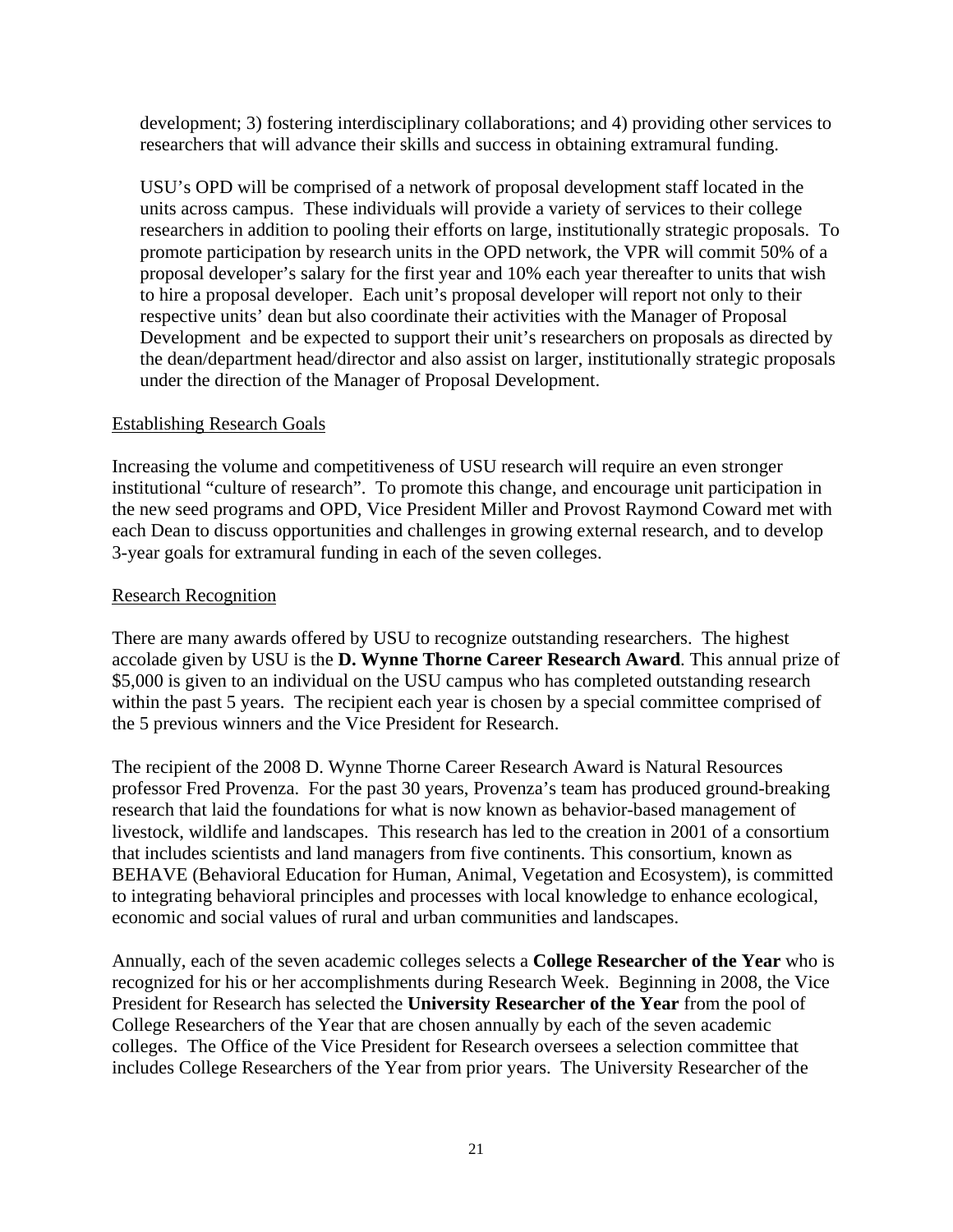Year is announced at the Robins Awards Ceremony in April, along with the Teacher of the Year, and Advisor of the Year.

**The 2008 USU Researcher of the Year is Engineering professor** Jagath Kaluarachchi. Dr. Kaluarachchi's research specialty lies in ground water hydrology and quality for water resources planning and management. He has become a world expert in the assessment of environmental risks, costs, and benefits associated with the complicated issues of ground water pollution, the fate of ground water contaminants and their implication toward human health risk, and the management of ground water contamination sources to protect public health.

Utah State also works hard to recognize its student researchers. The Student Showcase allows students to share the research and be recognized as an undergraduate researcher. In addition, an Undergraduate Researcher of the Year award called the **Peak Prize** is given annually in each college. Students who complete at least two semesters of undergraduate research can also earn a designation on their transcript. Beginning in 2008, each of the seven Peak Prize winners were invited to the Robins Ceremony, where one was announced as the **University Undergraduate Researcher of the Year**. In 2008, this award went to Adam Kynaston of Psychology.

The **Undergraduate Research Mentor of the Year** Award is also given annually in each college. This award fosters and rewards excellence in involving and guiding students in scholarly research. To qualify, faculty members must demonstrate a sustained record of mentoring undergraduates in research projects, working with students to disseminate the results through professional meetings or publications, and having an impact on students' careers as they move to graduate school or employment.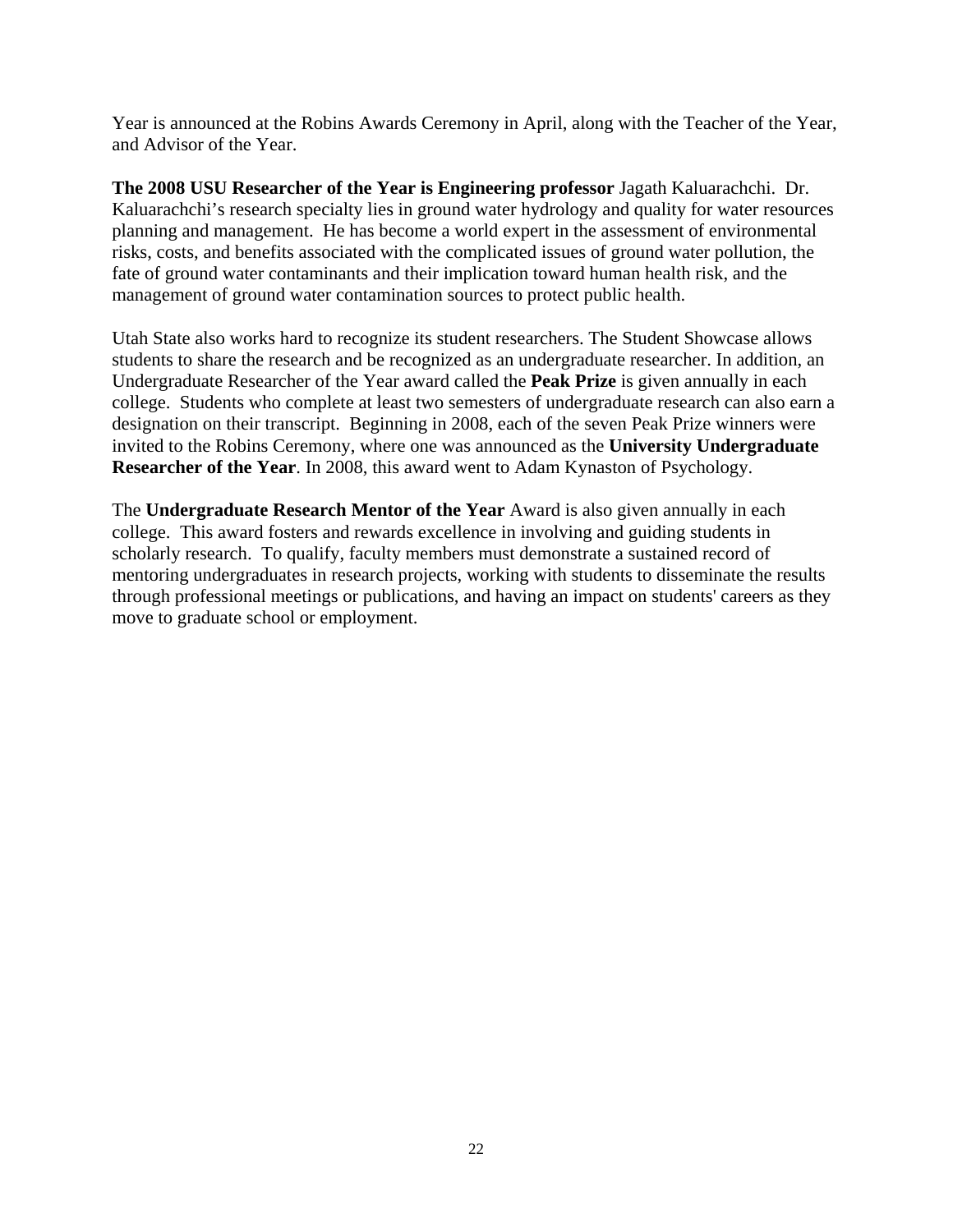#### APPENDIX A

## SPONSORED PROGRAM CONTRACT/GRANT AWARDS  $BY$  COLLEGE<sup>[1](#page-22-0)</sup>

<span id="page-22-0"></span>

|                                       | 2003-2004     | 2004-2005     | 2005-2006     | 2006-2007          | 2007-2008          |
|---------------------------------------|---------------|---------------|---------------|--------------------|--------------------|
| Agriculture                           | 33,940,899    | 13,650,668    | 16,979,327    | 12,022,213         | 15,309,673         |
| <b>Business</b>                       | 1,773,316     | 1,985,155     | 2,373,466     | 1,334,038          | 960,504            |
| Education                             | 25,047,073    | 25,789,744    | 20,722,283    | 22,730,535         | 18,256,237         |
| Engineering                           | 70,912,859    | 9,911,299     | 10,223,439    | 13,258,408         | 15,179,544         |
| <b>HASS</b>                           | 703,482       | 925,631       | 1,456,615     | 1,088,437          | 1,199,615          |
| Natural Res.                          | 8,024,624     | 9,786,361     | 9,684,998     | 10,482,217         | 8,200,490          |
| Science                               | 14,855,670    | 10,038,023    | 8,123,447     | 7,890,437          | 8,598,964          |
| USURF <sup>2</sup>                    |               | 43,566,429    | 49,353,930    | 54,000,033         | 57, 557, 872       |
| Other                                 | 8,107,176     | 7,222,649     | 5,525,978     | 10,279,740         | 11,698,365         |
| Jointly Admin.                        | $-882,436$    | $-660,217$    | $-1,391,647$  | $-395,158$         | $-601,324$         |
| Programs <sup>3</sup><br><b>TOTAL</b> | \$162,482,663 | \$122,215,742 | \$123,051,836 | \$132,690,900      | \$136,359,943      |
| Financial Aid-Pell<br>Grants, etc.    | 21,527,791    | 22,402,674    | 24,374,592    | 19,474,007         | 19,902,221         |
| <b>Adjusted Total</b>                 | 184,010,454   | 144,618,416   | 147,426,428   | <u>152,164,907</u> | <u>156,262,164</u> |

1

<sup>&</sup>lt;sup>1</sup> College awards include centers most closely aligned with that college (See Appendix D for Center totals).<br><sup>2</sup> USURF/SDL awards were first removed from college totals and shown separately in FY2005.

 $3$  Awards for jointly administered programs are reflected in the total of both colleges involved with these programs. The amount in the jointly administered programs category is an accounting function designed to eliminate double counting of awards.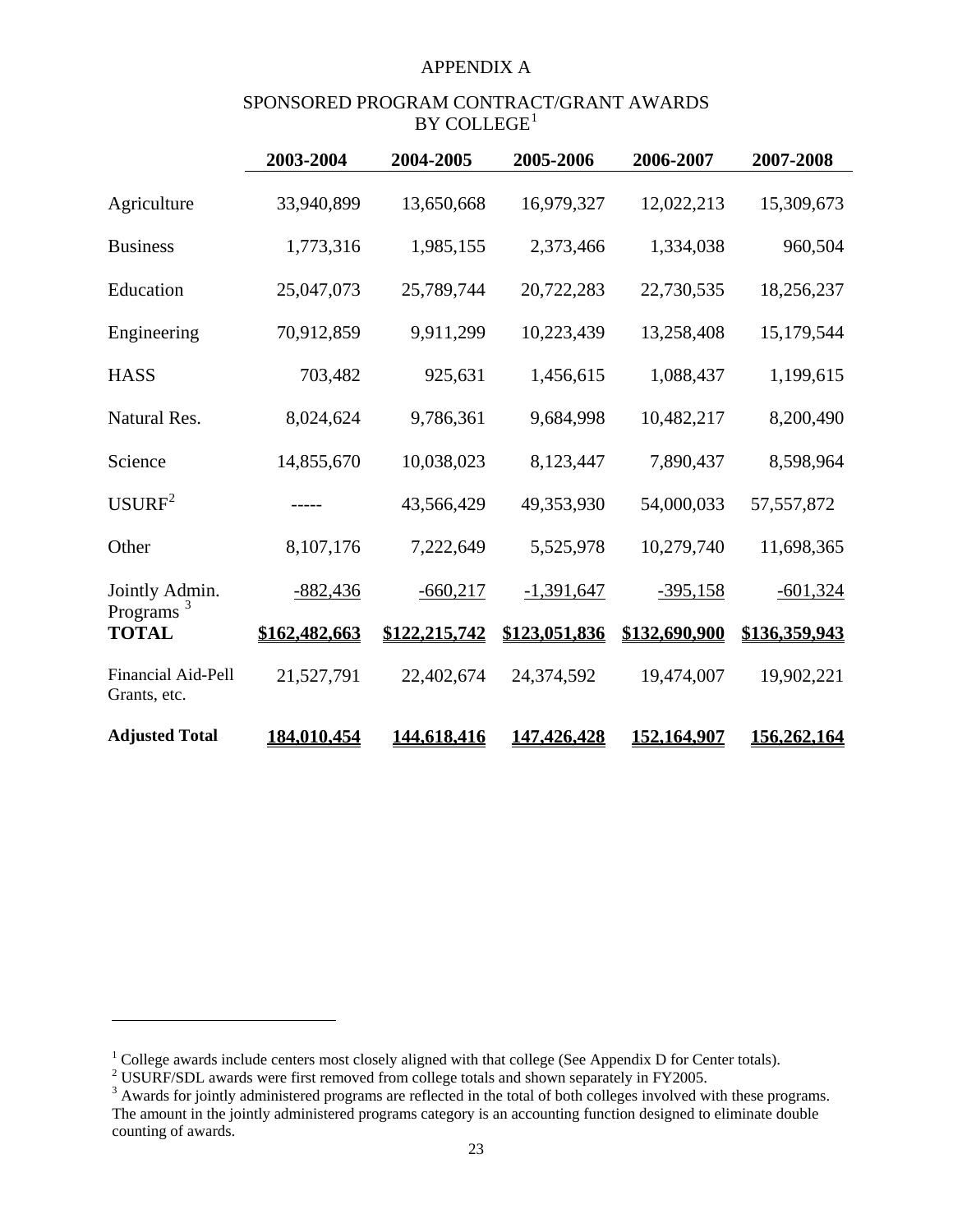Appendix B

# **Utah State University Sponsored Program Awards FY 2007, FY 2008**

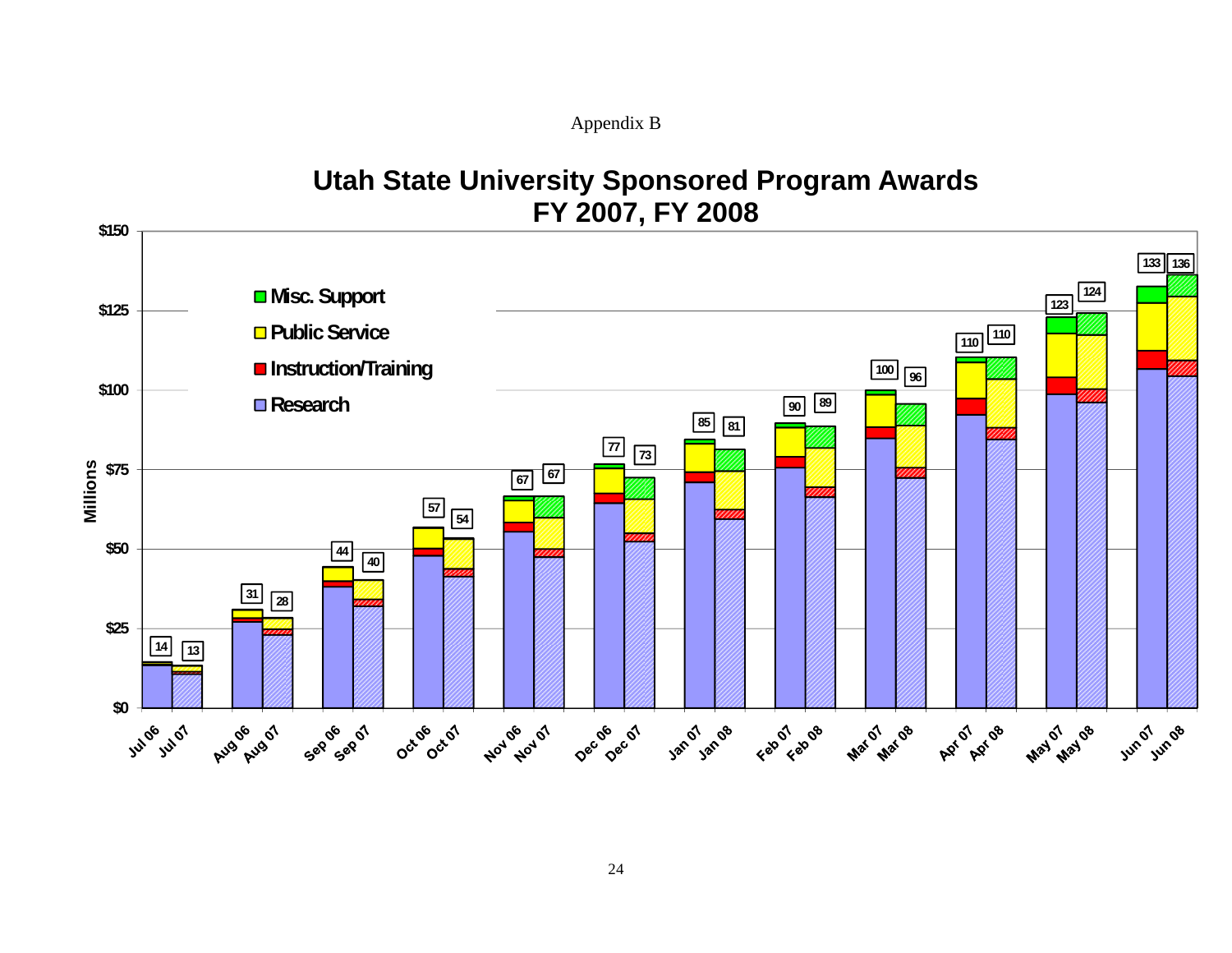#### APPENDIX C **RESEARCH AWARDS BY FEDERAL SPONSORING AGENCY (IN DOLLARS)**

|                                             | <b>FY03-04</b> | <b>FY04-05</b> | <b>FY05-06</b> | <b>FY06-07</b> | <b>FY07-08</b> |
|---------------------------------------------|----------------|----------------|----------------|----------------|----------------|
|                                             |                |                |                |                |                |
| Department of Agriculture                   | 11,501,852     | 14,844,728     | 12,933,403     | 11,291,025     | 11,313,340     |
| Department of Defense                       | 56,454,422     | 6,229,055      | 20,718,470     | 23,854,478     | 35,294,360     |
| Department of Education                     | 16,776,033     | 17,795,729     | 16,683,226     | 14,080,060     | 14,180,883     |
| Department of Health and Human Services     | 13,327,011     | 9,568,985      | 10,997,713     | 10,488,329     | 11,709,196     |
| Department of the Interior                  | 2,949,134      | 3,754,104      | 5,096,481      | 3,596,782      | 2,309,079      |
| Department of State                         | 98,267         |                |                | 188,281        | 195,135        |
| <b>Environmental Protection Agency</b>      | 294,821        | 643,766        | 911,386        | 116,509        | $\overline{0}$ |
| National Aeronautics & Space Administration | 24,749,979     | 24,977,824     | 23,596,496     | 21,987,757     | 13,864,987     |
| <b>National Science Foundation</b>          | 4,510,344      | 8,761,253      | 9,331,392      | 6,099,684      | 9,525,689      |
| State Agencies & Others <sup>1</sup>        | 53,348,591     | 58,042,973     | 47,157,861     | 60,461,975     | 57,869,495     |
| <b>TOTAL</b>                                | \$184,010,454  | \$144,618,417  | \$147,426,428  | 152,164,907    | 156,262,164    |

<sup>1</sup>This number is a composite of international banks, state agencies, other federal agencies, local agencies, private industry, and others.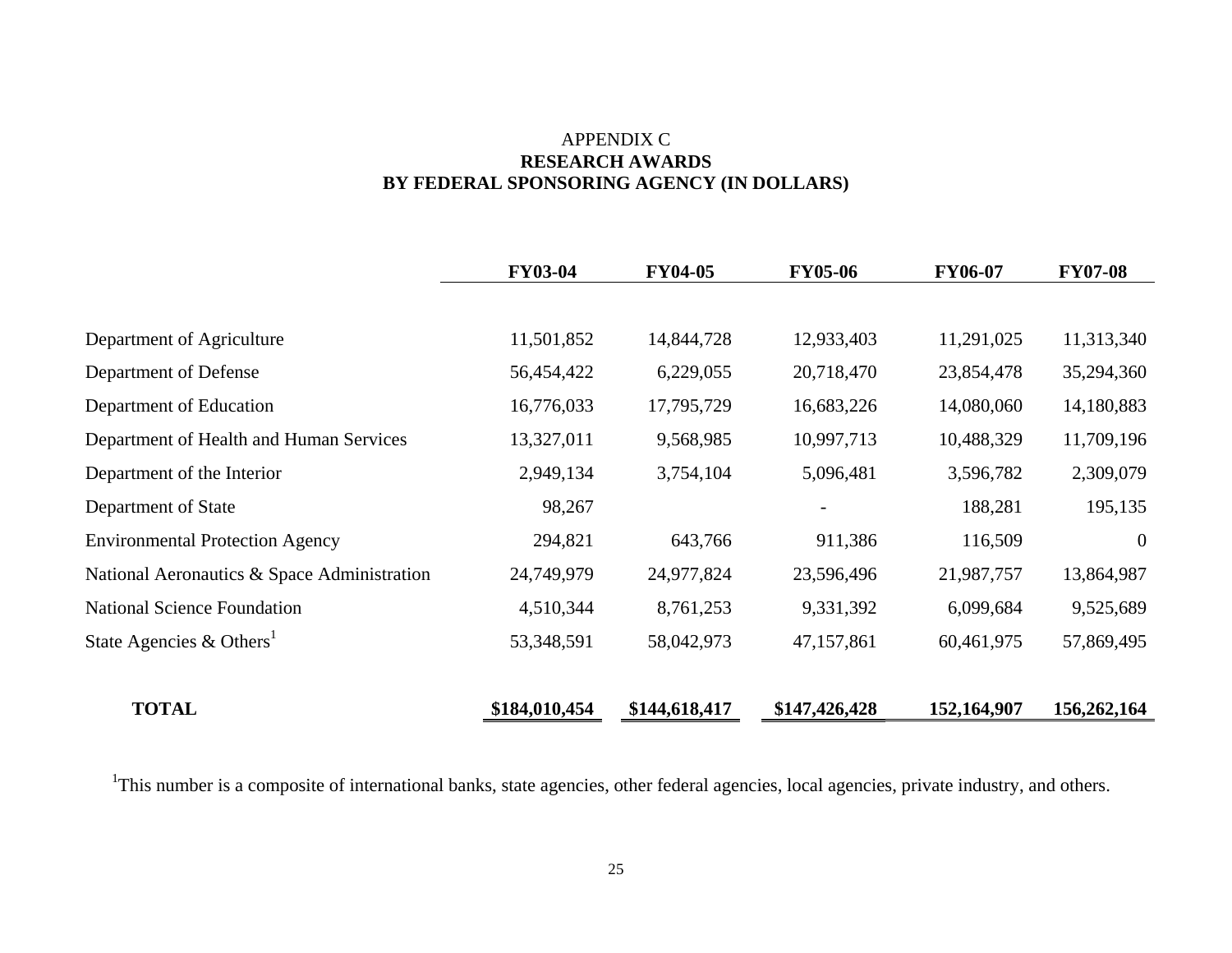#### **SPONSORED PROGRAMS CONTRACT/GRANT AWARDS BY RESEARCH CENTER**

| <b>RESEARCH</b>                                                                 |                  |                  |                  |                |                |
|---------------------------------------------------------------------------------|------------------|------------------|------------------|----------------|----------------|
| <b>CENTER</b>                                                                   | FY 03-04         | <b>FY04-05</b>   | <b>FY05-06</b>   | <b>FY06-07</b> | <b>FY07-08</b> |
| Ag. Experiment Station                                                          | 10,891,952       | 11,605,967       | 13,881,355       | 12,933,734     | 15,064,305     |
| Center for Integrated BioSystems                                                | $\overline{0}$   | $\theta$         | $\Omega$         | $\Omega$       | 90,000         |
| CASS                                                                            | 1,709,473        | 1,647,479        | 537,175          | 1,226,610      | 1,134,720      |
| <b>CPD</b>                                                                      | 11,791,164       | 11,873,218       | 6,071,622        | 7,275,949      | 9,796,797      |
| Center for Space Eng.<br>(Beginning FY2002, USURF reassigned reporting centers) | 689,420          | $\boldsymbol{0}$ | $\Omega$         | $\Omega$       | $\Omega$       |
| Cooperative Extension                                                           | 5,771,652        | 4,339,414        | 3,242,340        | 1,761,756      | 3,355,502      |
| Ecology                                                                         | 2,609,198        | 2,424,505        | 3,250,987        | 2,755,350      | 2,722,347      |
| Eng. Experiment Station                                                         | 3,263,631        | 274,991          | 558,532          | 776,561        | 306,613        |
| Financial Aid-Pell Grants, etc.                                                 | 21,527,791       | 22,402,675       | 24,374,592       | 19,474,007     | 19,902,221     |
| <b>High Performance Computing</b>                                               | $\boldsymbol{0}$ | $\mathbf{0}$     | 0                | 523,700        | 33,713         |
| <b>International Programs</b>                                                   | $\boldsymbol{0}$ | $\overline{0}$   | $\overline{0}$   | $\overline{0}$ | $\Omega$       |
| School of the Future                                                            | $\Omega$         | $\Omega$         | 0                | $\Omega$       | $\Omega$       |
| Provost                                                                         | 76,826           | 24,699           | 0                | 0              | $\Omega$       |
| Univ. Research & Training                                                       | 35,337,214       | 44,267,770       | 44,506,542       | 45,486,402     | 41,463,628     |
| <b>USTAR</b>                                                                    | $\overline{0}$   | $\boldsymbol{0}$ | $\boldsymbol{0}$ | 177,292        | 250,942        |
| USURF/SDL                                                                       | 86,951,616       | 43,566,429       | 49,353,930       | 54,000,033     | 57, 557, 873   |
| <b>Remote Sensing</b>                                                           | 1,007,343        | $\overline{0}$   | 0                | $\Omega$       | 65,372         |
| <b>UT Transportation Center</b>                                                 | $\overline{0}$   | $\overline{0}$   | $\boldsymbol{0}$ | 1,801,834      | 460,261        |
| Utah Water Research Lab.                                                        | 2,353,174        | 2,191,270        | 1,649,352        | 3,971,679      | 4,057,870      |
| <b>Total USU</b>                                                                | \$184,010,454    | \$144,618,417    | \$147,426,427    | \$152,164,907  | \$156,262,164  |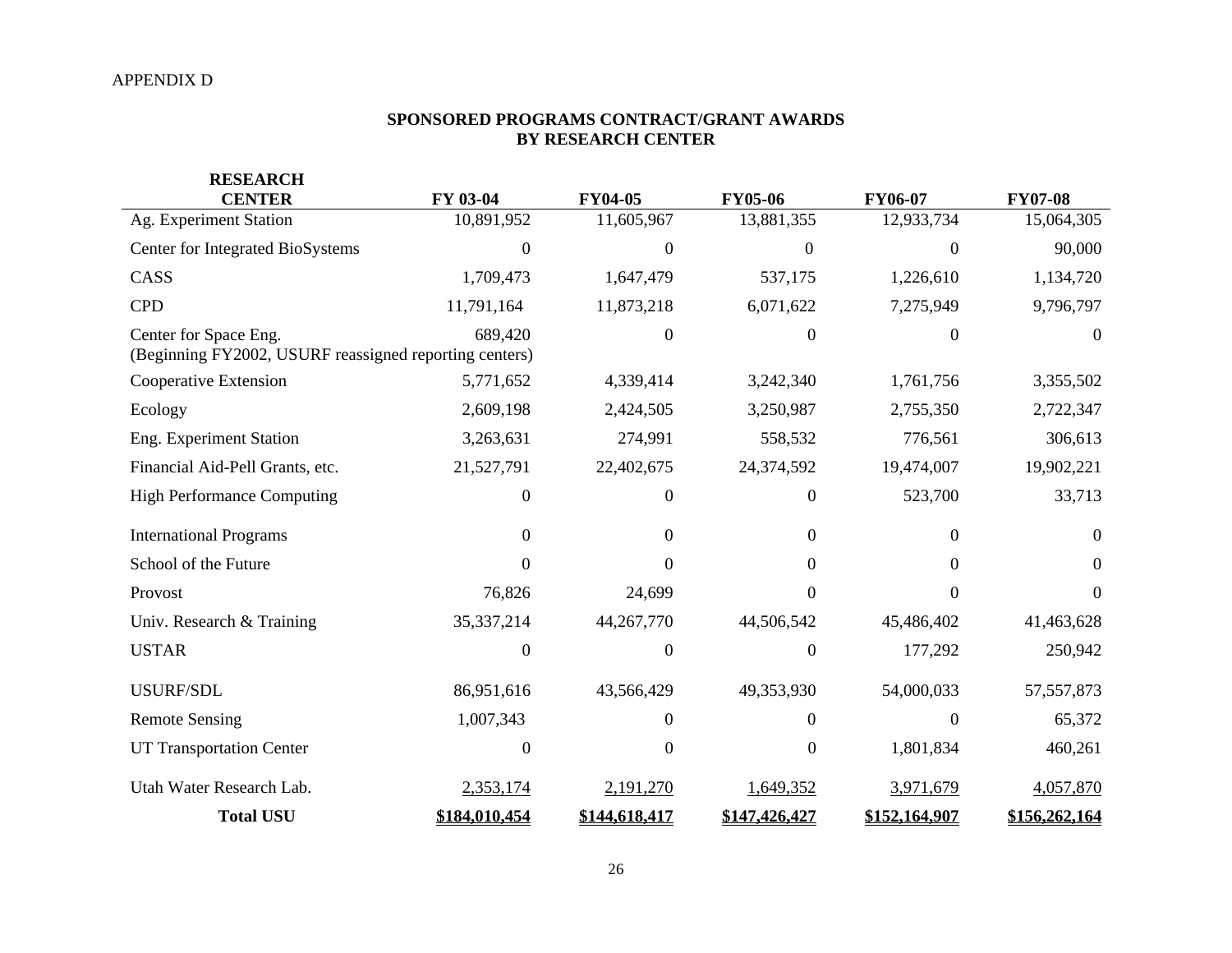APPENDIX E

# **Institutional Review Board (IRB) New Approved Research Projects by Category and Total 2004 ‐2008**

**(Continuing Review FY 2007, 2008 and Addenda for FY 2008)**

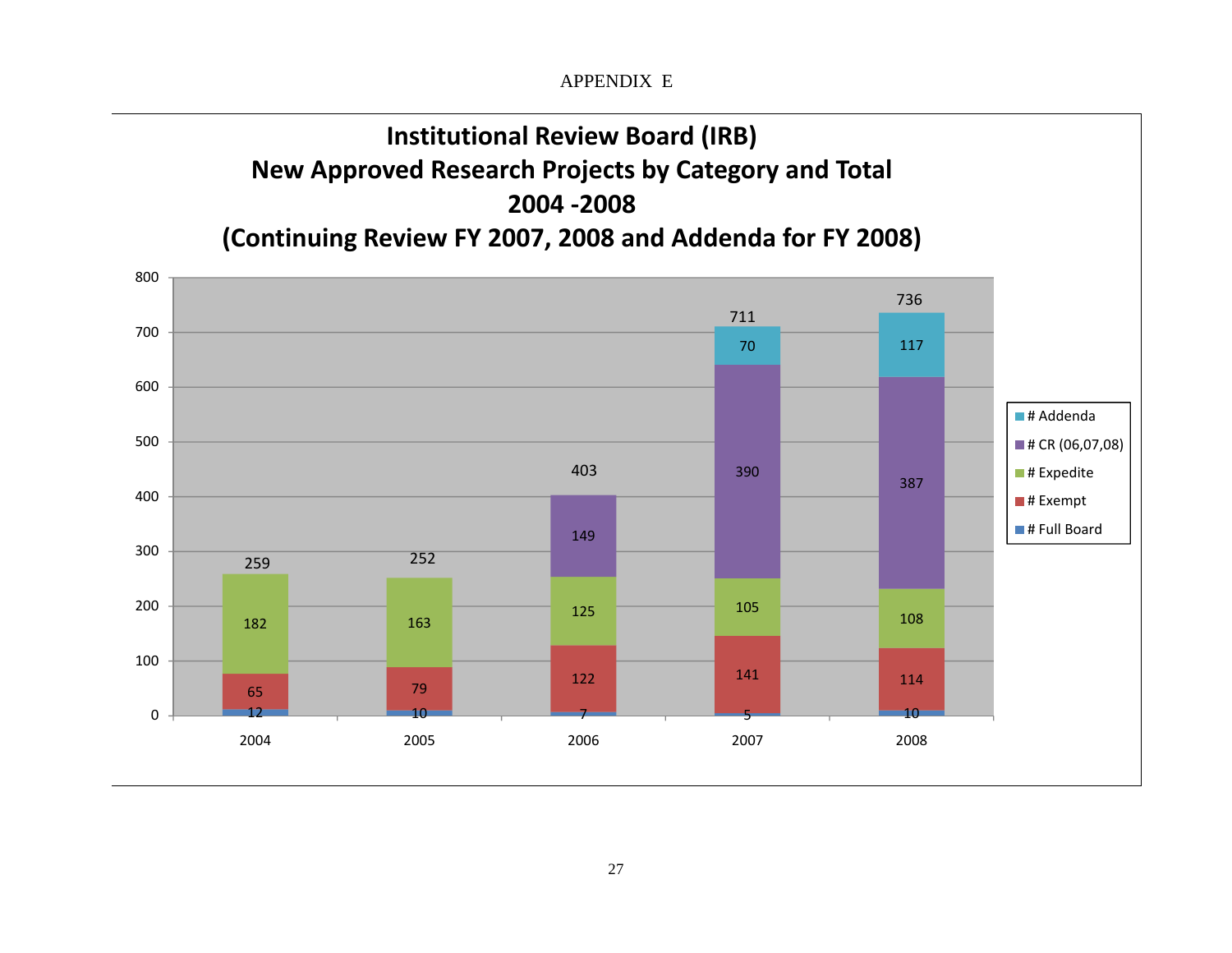#### APPENDIX F



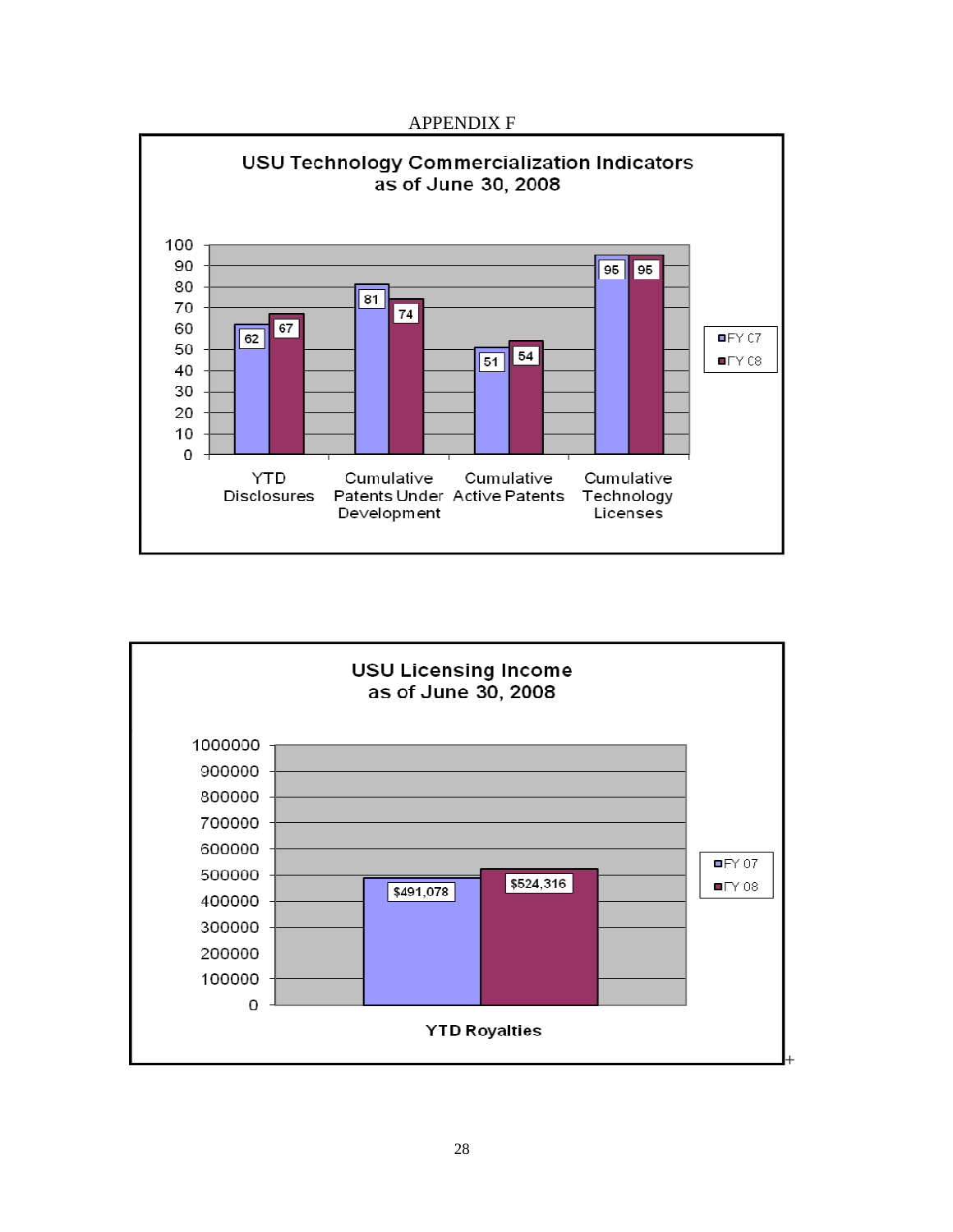## APPENDIX G

## UNIVERSITY RESEARCH COUNCIL Membership (2007-2008)

|                        |                                                                                | Phone<br>Ext. | <b>UMC</b> |
|------------------------|--------------------------------------------------------------------------------|---------------|------------|
| Brent C. Miller        | Vice President for Research, Chairman                                          | 1180          | 1450       |
| Clifford Skousen       | College of Business                                                            | 2331          | 3500       |
| <b>Jeff Broadbent</b>  | <b>Associate Vice President for Research</b>                                   | 1199          | 1450       |
| <b>Byron Burnham</b>   | <b>School of Graduate Studies</b>                                              | 1191          | 0900       |
| <b>Noelle Cockett</b>  | College of Agriculture                                                         | 2201          | 4900       |
| Ray Coward             | <b>Executive Vice President and Provost</b>                                    | 1167          | 1435       |
| <b>Jim Dorward</b>     | College of Education & Human Services                                          | 1469          | 2800       |
| Mary Hubbard           | College of Science                                                             | 3515          | 0305       |
| Nat Frazer             | <b>College of Natural Resources</b>                                            | 2452          | 5200       |
| Douglas Lemon          | <b>Space Dynamics Laboratory</b>                                               | 4501          | 9700       |
| H. Scott Hinton        | College of Engineering                                                         | 2776          | 4100       |
| M. K. Jeppesen         | <b>Information and Learning Resources</b>                                      | 2630          | 1495       |
| Yolanda Flores-Niemann | College of Humanities, Arts, & Social Sciences                                 | 1195          | 0700       |
| Joyce Kinkead          | <b>Associate Vice President for Advancement and</b><br><b>Student Research</b> | 1706          | 1450       |
| <b>James MacMahon</b>  | <b>Ecology Center</b>                                                          | 2555          | 5205       |
| Mac McKee              | Utah Water Research Laboratory                                                 | 3188          | 8200       |
| Vincent Wickwar        | <b>Faculty Senate</b>                                                          | 3641          | 4405       |
| H. Paul Rasmussen      | <b>Agricultural Experiment Station</b>                                         | 2207          | 4810       |
| <b>Bryce Fifield</b>   | <b>Center for Persons with Disabilities</b>                                    | 1982          | 6800       |
| <b>Student</b>         |                                                                                |               |            |
| Jeri Brunson           | <b>ASUSU Graduate Studies VP</b>                                               | 1736          | 0105       |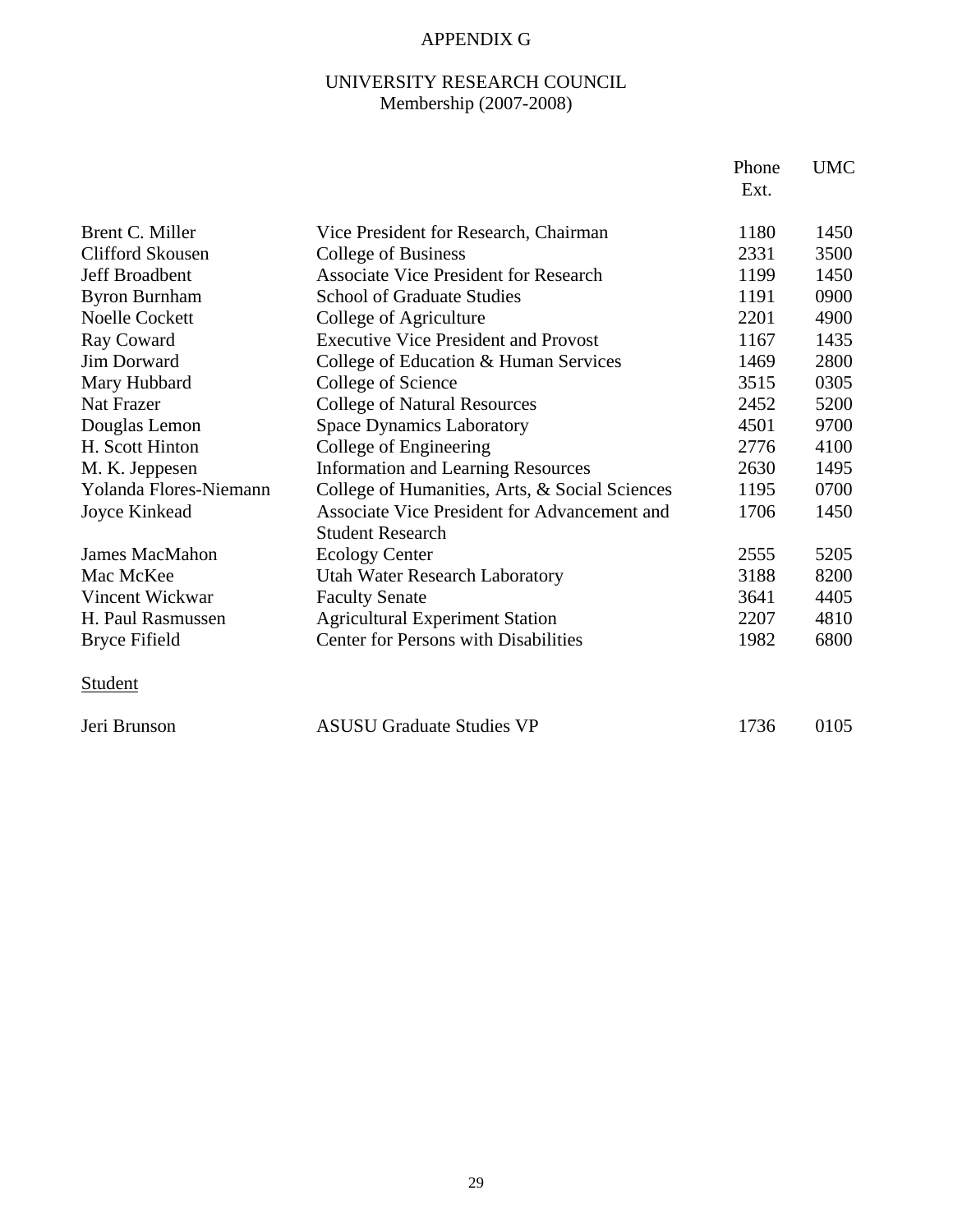## APPENDIX H

#### **Utah State University Analysis of Facilities and Administrative Costs Generated and Allocated July 1, 2007 through June 30, 2008**

|                                                      |                 | <b>Budget</b>           | <b>Budget</b>           |                     | <b>Budget</b> |
|------------------------------------------------------|-----------------|-------------------------|-------------------------|---------------------|---------------|
|                                                      |                 | <b>Allocations From</b> | <b>Allocations From</b> | <b>Total Budget</b> | as a % of     |
| <b>College or Other Unit</b>                         | Generated       | 30% Return              | 70% Centrally Held      | <b>Allocations</b>  | Generated     |
|                                                      |                 |                         |                         |                     |               |
| College of Agriculture                               |                 |                         |                         |                     |               |
| Dean's Office - Agriculture                          |                 |                         | \$<br>70,132.00         | 70,132.00<br>\$     | N/A           |
| Agriculture - Economics                              | \$<br>56,389.80 | \$<br>16,916.94         |                         | 16,916.94           | 30.00%        |
| <b>Agricultural Experiment Station</b>               | 26,675.59       | 8,002.68                |                         | 8,002.68            | 30.00%        |
| Animal, Dairy and Veterinary Sciences                | 1,002,308.52    | 300,692.56              | 18,748.00               | 319,440.56          | 31.87%        |
| Agricultural Systems Technology and Education        | 2,828.17        | 848.45                  | 3,400.00                | 4,248.45            | 150.22%       |
| Center of Epidemiologic Studies                      | 185,587.55      | 55,676.27               |                         | 55,676.27           | 30.00%        |
| Nutrition and Food Science                           | 113,826.36      | 34,147.91               | 341,100.00              | 375,247.91          | 329.67%       |
| Plants, Soils and Biometeorology                     | 103,543.85      | 31,063.16               | 46,748.00               | 77,811.16           | 75.15%        |
| Total College of Agriculture                         | 1,491,159.84    | 447,347.97              | 480,128.00              | 927,475.97          | 62.20%        |
| College of Business                                  |                 |                         |                         |                     |               |
| Dean's Office - Business                             |                 |                         | 82,295.00               | 82,295.00           | N/A           |
| Accounting                                           |                 |                         | 15,899.00               | 15,899.00           | N/A           |
| <b>Business Administration</b>                       | 83,065.50       | 24,919.65               |                         | 24,919.65           | 30.00%        |
| <b>Business Information Systems</b>                  |                 |                         | 19,495.00               | 19,495.00           | N/A           |
| Economics                                            |                 |                         | 12,750.00               | 12,750.00           | N/A           |
| Management and Human Resources                       |                 |                         | 18,555.00               | 18,555.00           | N/A           |
|                                                      | 83,065.50       |                         |                         |                     |               |
| <b>Total College of Business</b>                     |                 | 24,919.65               | 148,994.00              | 173,913.65          | 209.37%       |
| College of Education and Human Services              |                 |                         |                         |                     |               |
| Dean's Office - Education and Human Services         | (25.81)         | (7.74)                  | 87,855.00               | 87,847.26           | N/A           |
| Center for Persons with Disabilities                 | 855,303.07      | 256,590.92              | 77,486.00               | 334,076.92          | 39.06%        |
| <b>Communicative Disorders</b>                       | 107,410.19      | 32,223.06               | 126,812.00              | 159,035.06          | 148.06%       |
| Edith Bowen                                          | 15,350.15       | 4,605.05                |                         | 4,605.05            | 30.00%        |
| <b>Elementary Education</b>                          | 49,336.40       | 14,800.92               | 45,480.00               | 60,280.92           | 122.18%       |
| Family Consumer and Human Development                | 165, 655.22     | 49,696.57               | 19,982.00               | 69,678.57           | 42.06%        |
| Health, Physical Education and Recreation Department |                 |                         | 23,257.00               | 23,257.00           | N/A           |
| <b>Instructional Technology</b>                      | 266,417.38      | 79,925.21               | 47,317.00               | 127,242.21          | 47.76%        |
| Psychology                                           | 473,067.65      | 141,920.30              | 185,536.00              | 327,456.30          | 69.22%        |
| School of the Future                                 | 125.89          | 37.77                   |                         | 37.77               | 30.00%        |
| <b>Secondary Education</b>                           |                 |                         | 14,274.00               | 14,274.00           | N/A           |
| Special Education and Rehabilitation                 | 42,022.00       | 12,606.60               | 25,466.00               | 38,072.60           | 90.60%        |
| Total College of Education and Human Services        | 1,974,662.14    | 592,398.66              | 653,465.00              | 1,245,863.66        | 63.09%        |
|                                                      |                 |                         |                         |                     |               |
| College of Engineering                               |                 |                         |                         |                     |               |
| Dean's Office - Engineering                          | 187,669.01      | 56,300.70               | 57,063.00               | 113,363.70          | 60.41%        |
| Biological and Irrigation Engineering                | 165,224.29      | 49,567.29               | 49,676.00               | 99,243.29           | 60.07%        |
| Civil and Environmental Engineering                  | 263,737.38      | 79,121.21               | 278,826.00              | 357,947.21          | 135.72%       |
| Electrical and Computer Engineering                  | 311,033.56      | 93,310.07               | 151,616.00              | 244,926.07          | 78.75%        |
| Engineering and Technology Education                 | 61,602.23       | 18,480.67               | 25,209.00               | 43,689.67           | 70.92%        |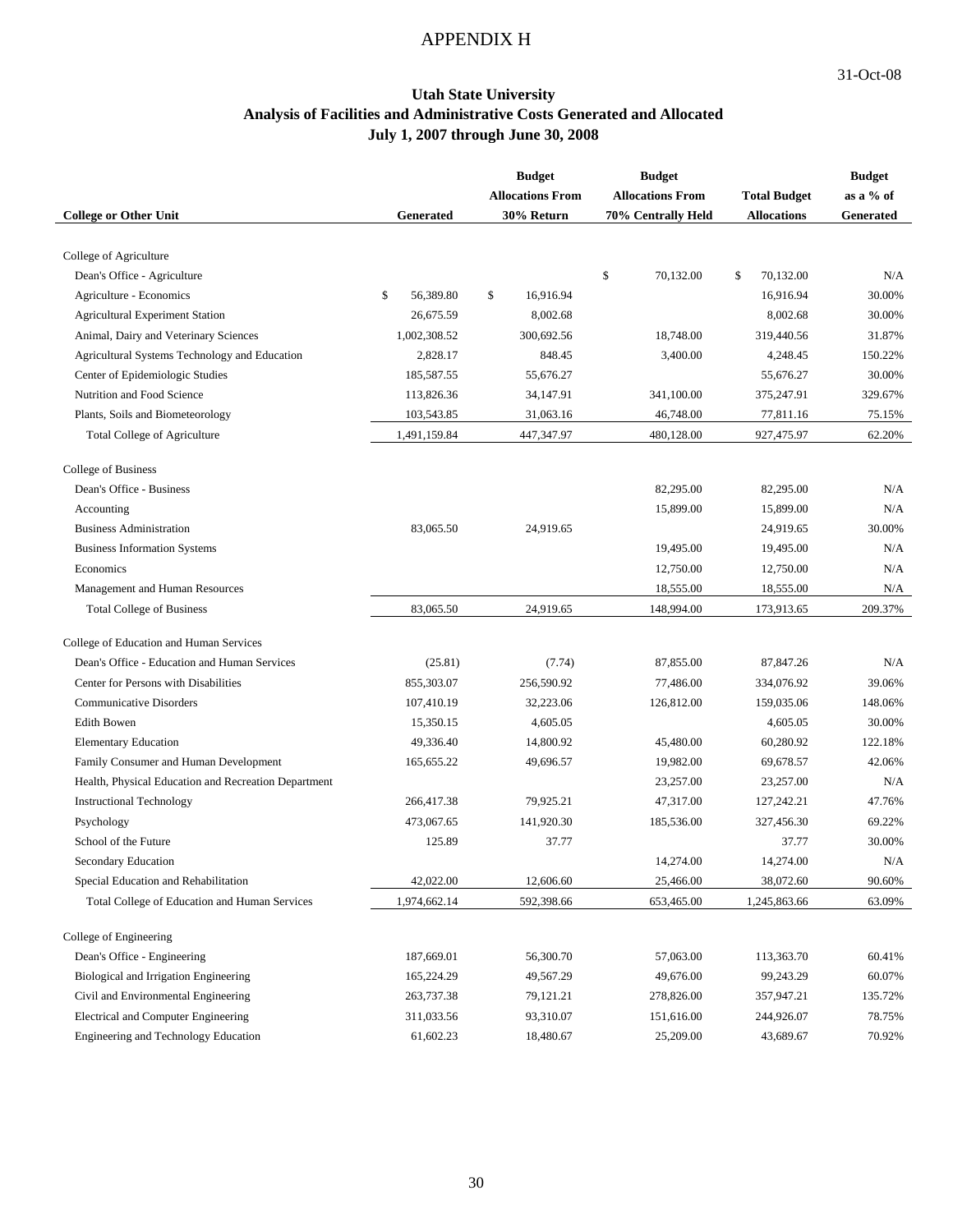#### Utah State University **Appendix H** (continued) **Analysis of Facilities and Administrative Costs Generated and Allocated July 1, 2007 through June 30, 2008**

|                                                       |              | <b>Budget</b>           | <b>Budget</b>           |                     | <b>Budget</b> |
|-------------------------------------------------------|--------------|-------------------------|-------------------------|---------------------|---------------|
|                                                       |              | <b>Allocations From</b> | <b>Allocations From</b> | <b>Total Budget</b> | as a % of     |
| <b>College or Other Unit</b>                          | Generated    | 30% Return              | 70% Centrally Held      | <b>Allocations</b>  | Generated     |
| Mechanical and Aerospace Engineering                  | 293,282.48   | 87,984.74               | 138,593.00              | 226,577.74          | 77.26%        |
| Utah Water Research Laboratory                        | 847,924.33   | 254,377.30              |                         | 254,377.30          | 30.00%        |
| Total College of Engineering                          | 2,130,473.28 | 639,141.98              | 700,983.00              | 1,340,124.98        | 62.90%        |
| College of Humanities, Arts and Social Sciences       |              |                         |                         |                     |               |
| Dean's Office - Humanities, Arts and Social Sciences  | 126,314.87   | 37,894.46               | 18,317.00               | 56,211.46           | 44.50%        |
| Art                                                   |              |                         | 7,796.00                | 7,796.00            | N/A           |
| English                                               |              |                         | 23,402.00               | 23,402.00           | N/A           |
| History                                               |              |                         |                         |                     | N/A           |
| Intensive English                                     |              |                         |                         |                     | N/A           |
| <b>Interior Design</b>                                |              |                         | 9,537.00                | 9,537.00            | N/A           |
| Journalism and Communication                          | 476.44       | 142.93                  |                         | 142.93              | 30.00%        |
| Landscape Architecture and Environmental Planning     | 18,233.35    | 5,470.01                | 14,371.00               | 19,841.01           | 108.82%       |
| Languages and Philosophy                              |              |                         |                         |                     | N/A           |
| Music                                                 |              |                         | 7,421.00                | 7,421.00            | N/A           |
| <b>Political Science</b>                              | 1,375.23     | 412.57                  | 25,990.00               | 26,402.57           | 1919.87%      |
| Sociology, Social Work and Anthropology               | 32,796.78    | 9,839.03                | 44,408.00               | 54,247.03           | 165.40%       |
| Total College of Humanities, Arts and Social Sciences | 179,196.67   | 53,759.00               | 151,242.00              | 205,001.00          | 114.40%       |
| College of Natural Resources                          |              |                         |                         |                     |               |
| Dean's Office - Natural Resources                     | \$<br>60.57  | \$<br>18.17             | \$<br>46,327.00         | \$<br>46,345.17     | N/A           |
| Aquatic, Watershed and Earth Resources                | 360,779.76   | 108,233.93              | 133,096.00              | 241,329.93          | 66.89%        |
| <b>Ecology Center</b>                                 | 86,211.41    | 25,863.42               | 9,200.00                | 35,063.42           | 40.67%        |
| <b>Environment and Society</b>                        | 135,585.29   | 40,675.59               | 82,868.00               | 123,543.59          | 91.12%        |
| Forest, Range and Wildlife Sciences                   | 398,801.44   | 119,640.43              | 78,048.00               | 197,688.43          | 49.57%        |
| <b>Total College of Natural Resources</b>             | 981,438.47   | 294,431.54              | 349,539.00              | 643,970.54          | 65.61%        |
| College of Science                                    |              |                         |                         |                     |               |
| Dean's Office - Science                               |              |                         | 65,250.00               | 65,250.00           | N/A           |
| <b>Biology</b>                                        | 321,981.84   | 96,594.55               | 142,530.00              | 239,124.55          | 74.27%        |
| Center for Atmospheric and Space Sciences             | 426,921.10   | 128,076.33              |                         | 128,076.33          | 30.00%        |
| Chemistry and Biochemistry                            | 262,535.02   | 78,760.51               | 83,144.00               | 161,904.51          | 61.67%        |
| Computer Science                                      | 213,534.73   | 64,060.42               | 90,848.00               | 154,908.42          | 72.54%        |
| Geology                                               | 75,382.64    | 22,614.79               | 80,611.00               | 103,225.79          | 136.94%       |
| Mathematics and Statistics                            | 48,209.00    | 14,462.70               | 29,812.00               | 44,274.70           | 91.84%        |
| Physics                                               | 195,089.36   | 58,526.81               | 22,546.00               | 81,072.81           | 41.56%        |
| <b>Total College of Science</b>                       | 1,543,653.69 | 463,096.11              | 514,741.00              | 977,837.11          | 63.35%        |
| Vice President - University Extension                 |              |                         |                         |                     |               |
| Cooperative Extension                                 |              |                         | 62,983.84               | 62,983.84           | N/A           |
| <b>Extension Agriculture and Natural Resources</b>    | 80,452.41    | 24,135.72               |                         | 24,135.72           | 30.00%        |
| <b>Extension Field Staff</b>                          | 50,126.82    | 15,038.04               |                         | 15,038.04           | 30.00%        |
| <b>Extension Youth Programs</b>                       | 23,834.50    | 7,150.35                |                         | 7,150.35            | 30.00%        |
| <b>Uintah Basin Center</b>                            | 22,093.21    | 6,627.96                |                         | 6,627.96            | 30.00%        |
| Total Vice President - University Extension           | 176,506.94   | 52,952.07               | 62,983.84               | 115,935.91          | 65.68%        |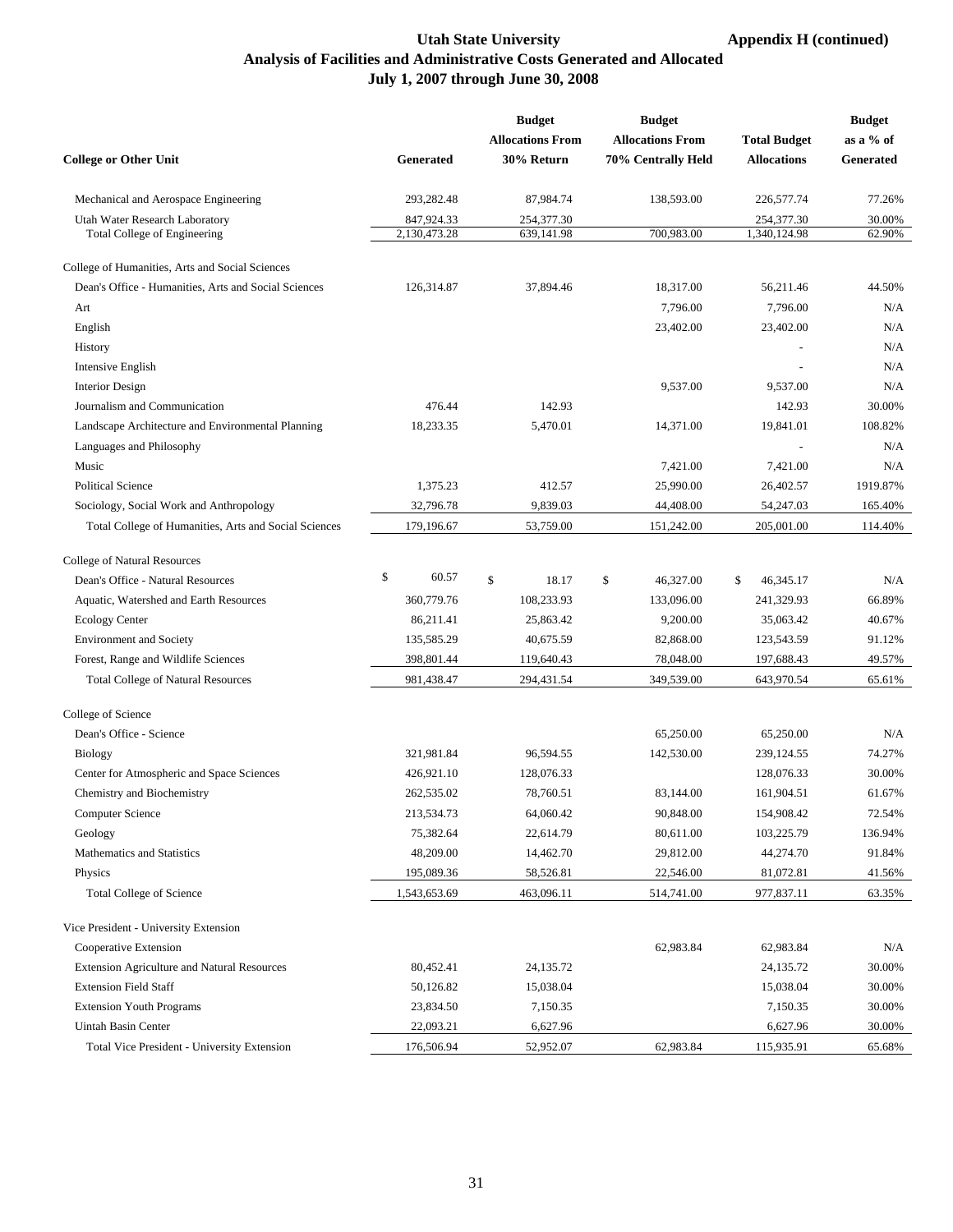#### Utah State University **Appendix H** (continued) **Analysis of Facilities and Administrative Costs Generated and Allocated July 1, 2007 through June 30, 2008**

|                                                      |               | <b>Budget</b>           | <b>Budget</b>           |                     | <b>Budget</b> |
|------------------------------------------------------|---------------|-------------------------|-------------------------|---------------------|---------------|
|                                                      |               | <b>Allocations From</b> | <b>Allocations From</b> | <b>Total Budget</b> | as a % of     |
| <b>College or Other Unit</b>                         | Generated     | 30% Return              | 70% Centrally Held      | <b>Allocations</b>  | Generated     |
| Vice President - Student Administration and Services |               |                         |                         |                     |               |
| <b>Campus Recreation</b>                             | 43,393.18     | 13,017.95               |                         | 13,017.95           | 30.00%        |
| <b>Student Support Services</b>                      | 19,028.20     | 5,708.46                |                         | 5,708.46            | 30.00%        |
| <b>Student Wellness</b>                              | 1,527.16      | 458.15                  |                         | 458.15              | 30.00%        |
| Vice President for Student Services                  | 9,053.08      | 2,715.92                |                         | 2,715.92            | 30.00%        |
| Undergraduate Scholarships and Recruitment           |               |                         | 85,000.00               | 85,000.00           | N/A           |
| Total Vice President - Student Administration        |               |                         |                         |                     |               |
| and Services                                         | 73,001.62     | 21,900.48               | 85,000.00               | 106,900.48          | 146.44%       |
| Vice President - Information Technology              |               |                         |                         |                     |               |
| <b>Information Technology</b>                        | 802.34        | 240.70                  |                         | 240.70              | 30.00%        |
| Total Vice President - Information Technology        | 802.34        | 240.70                  | $\overline{a}$          | 240.70              | 30.00%        |
| Utah State University Research Foundation            |               |                         |                         |                     |               |
| Space Dynamics Laboratory                            | 11,289,494.00 | 11,289,494.00           | 61,846.00               | 11,351,340.00       | 100.55%       |
| Total Utah State University Research Foundation      | 11,289,494.00 | 11,289,494.00           | 61,846.00               | 11,351,340.00       | 100.55%       |
|                                                      |               |                         |                         |                     |               |
| School of Graduate Studies                           | 8,593.33      | 2,578.00                | 272,000.00              | 274,578.00          | 3195.25%      |
| <b>Total School of Graduate Studies</b>              | 8,593.33      | 2,578.00                | 272,000.00              | 274,578.00          | 3195.25%      |
|                                                      |               |                         |                         |                     |               |
| <b>Total Colleges and Non-Academic Units</b>         | 19,932,047.82 | 13,882,260.16           | 3,520,921.84            | 17,403,182.00       | 87.31%        |
| <b>Support of Infrastructure</b>                     |               |                         |                         |                     |               |
| Vice President - Research                            |               |                         |                         |                     |               |
| <b>Center for Advanced Nutrition</b>                 | \$35,153.82   | \$10,546.15             |                         | \$<br>10,546.15     | 30.00%        |
| Center for High Performance Computing                | 9,666.75      | 2,900.03                | \$<br>48,603.00         | 51,503.03           | 532.79%       |
| Disallowance Account                                 |               |                         | 50,000.00               | 50,000.00           | N/A           |
| Internet II                                          |               |                         | 97,000.00               | 97,000.00           | N/A           |
| Technology Commercialization Office                  |               |                         | 600,000.00              | 600,000.00          | N/A           |
| Special Projects                                     |               |                         | 24,000.00               | 24,000.00           | N/A           |
| Women and Gender Research Institute                  |               |                         | 35,500.00               | 35,500.00           | N/A           |
| <b>URCO</b>                                          |               |                         | 13,000.00               | 13,000.00           | N/A           |
| Undergraduate Research                               |               |                         | 15,000.00               | 15,000.00           | N/A           |
| <b>Washington Based Support</b>                      |               |                         | 191,400.00              | 191,400.00          | N/A           |
| Total Vice President - Research                      | 44,820.57     | 13,446.18               | 1,074,503.00            | 1,087,949.18        | 2427.34%      |
| Vice President - Business and Finance                |               |                         |                         |                     |               |
| Accounting and Financial Reporting                   |               |                         | 168,152.00              | 168,152.00          | N/A           |
| Controller's Office                                  |               |                         | 63,756.00               | 63,756.00           | N/A           |
| Facilities and Administrative Cost Study             |               |                         | 265,371.00              | 265,371.00          | N/A           |
| Federal Single Audit                                 |               |                         | 27,920.00               | 27,920.00           | N/A           |
| Purchasing                                           |               |                         | 25,275.00               | 25,275.00           | N/A           |
| Total Vice President - Business and Finance          |               |                         | 550,474.00              | 550,474.00          |               |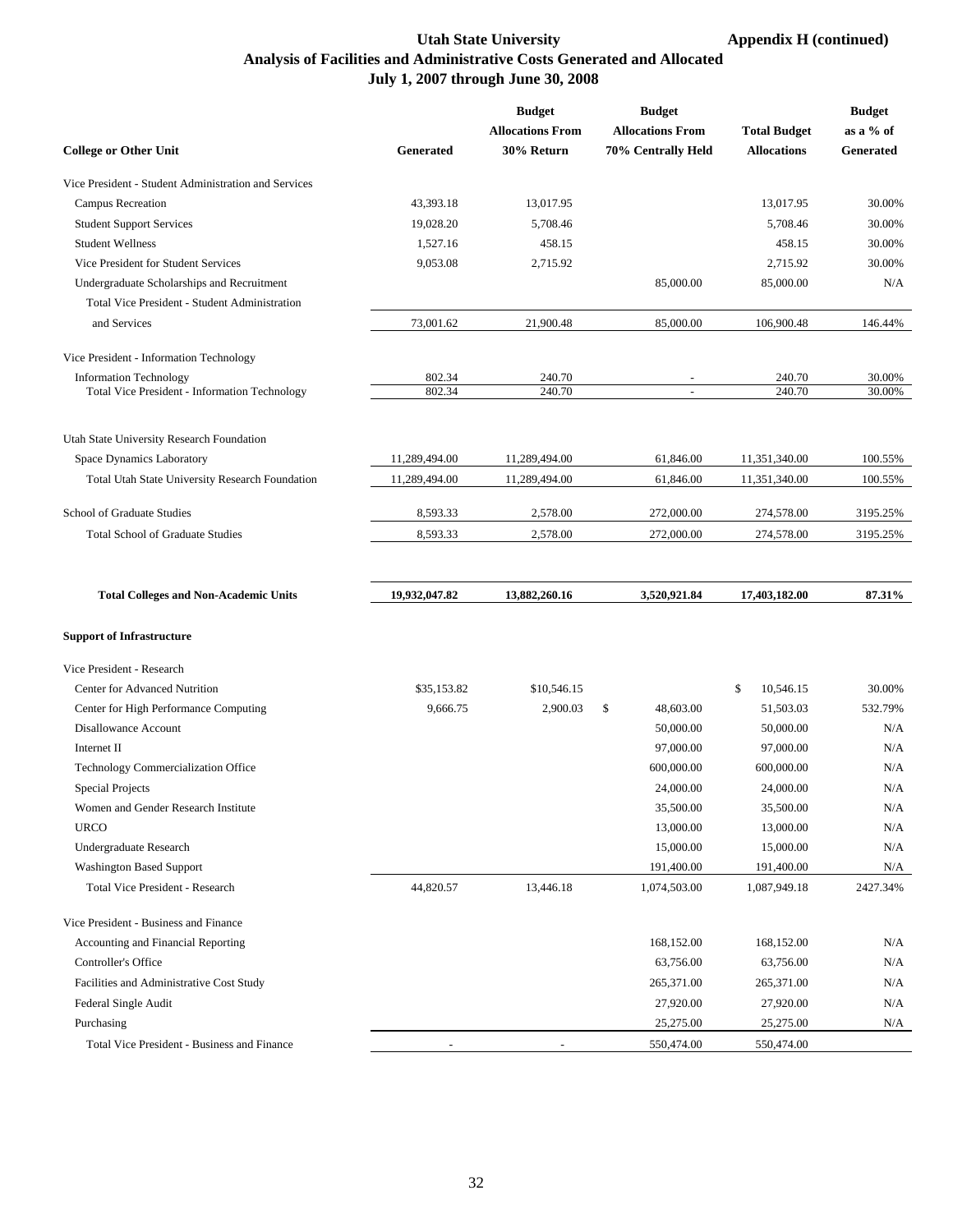#### Utah State University **Appendix H** (continued) **Analysis of Facilities and Administrative Costs Generated and Allocated July 1, 2007 through June 30, 2008**

|                                                                                                    | <b>Generated</b> | <b>Budget</b><br><b>Allocations From</b><br>30% Return | <b>Budget</b><br><b>Allocations From</b><br>70% Centrally Held | <b>Total Budget</b><br><b>Allocations</b> | <b>Budget</b><br>as a $%$ of<br><b>Generated</b> |
|----------------------------------------------------------------------------------------------------|------------------|--------------------------------------------------------|----------------------------------------------------------------|-------------------------------------------|--------------------------------------------------|
| Total Support of Infrastructure (% is computed on                                                  |                  |                                                        |                                                                |                                           |                                                  |
| total Facilities and Administrative costs generated                                                |                  |                                                        |                                                                |                                           |                                                  |
| from all units)                                                                                    | 44,820.57        | 13,446.18                                              | 1,624,977.00                                                   | 1,638,423.18                              | 3655.52%                                         |
| Vice President - Research<br><b>Biotechnology Bond</b><br><b>Hydraulics Modeling Building Bond</b> |                  |                                                        | 788,680.00<br>178,939.00                                       | 788,680.00<br>178,939.00                  | N/A<br>N/A                                       |
| Total Vice President - Research                                                                    |                  |                                                        | 967,619.00                                                     | 967,619.00                                | N/A                                              |
| <b>Total</b>                                                                                       | \$19,976,868.39  | 13,895,706.34<br>\$                                    | \$<br>6,113,517.84                                             | \$20,009,224.18                           | 100.16%                                          |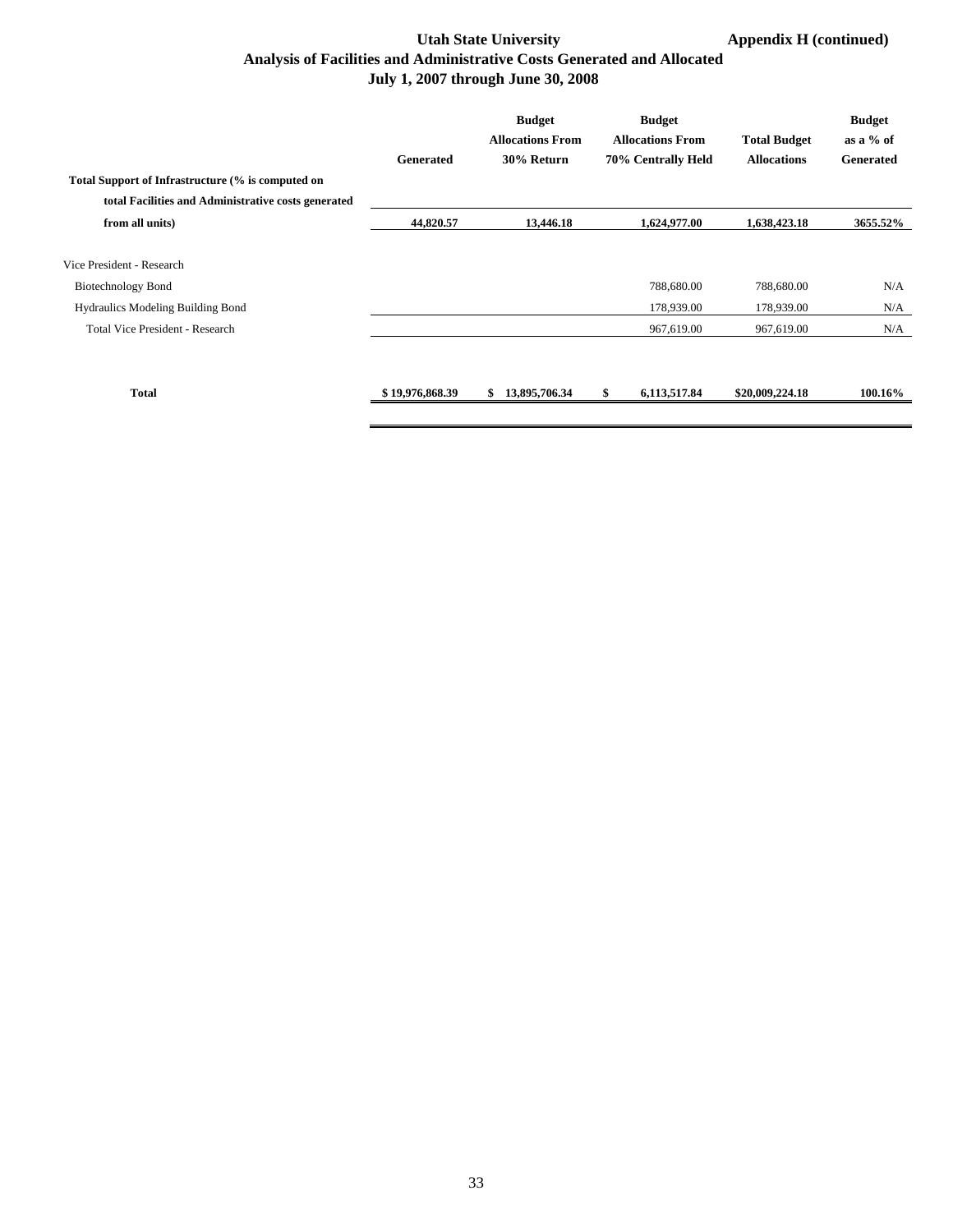## APPENDIX I



# Millions of Dollars

|                        | <b>FY2004</b> | <b>FY2005</b> | <b>FY2006</b> | <b>FY2007</b> | <b>FY2008</b> |
|------------------------|---------------|---------------|---------------|---------------|---------------|
| Non-Federal            | 47.3          | 38.9          | 42.4          | 48.2          | 57.2          |
| Federal                | 108.4         | 92.7          | 96.2          | 89.9          | 88.9          |
| Total S&E              | 155.7         | 131.6         | 138.6         | 138.1         | 146.1         |
| Non S&E                | 0.6           | 2.6           | 4.3           | 4.7           | 2.1           |
| Total<br>Research Exp. | 156.3         | 134.2         | 142.9         | 142.8         | 148.2         |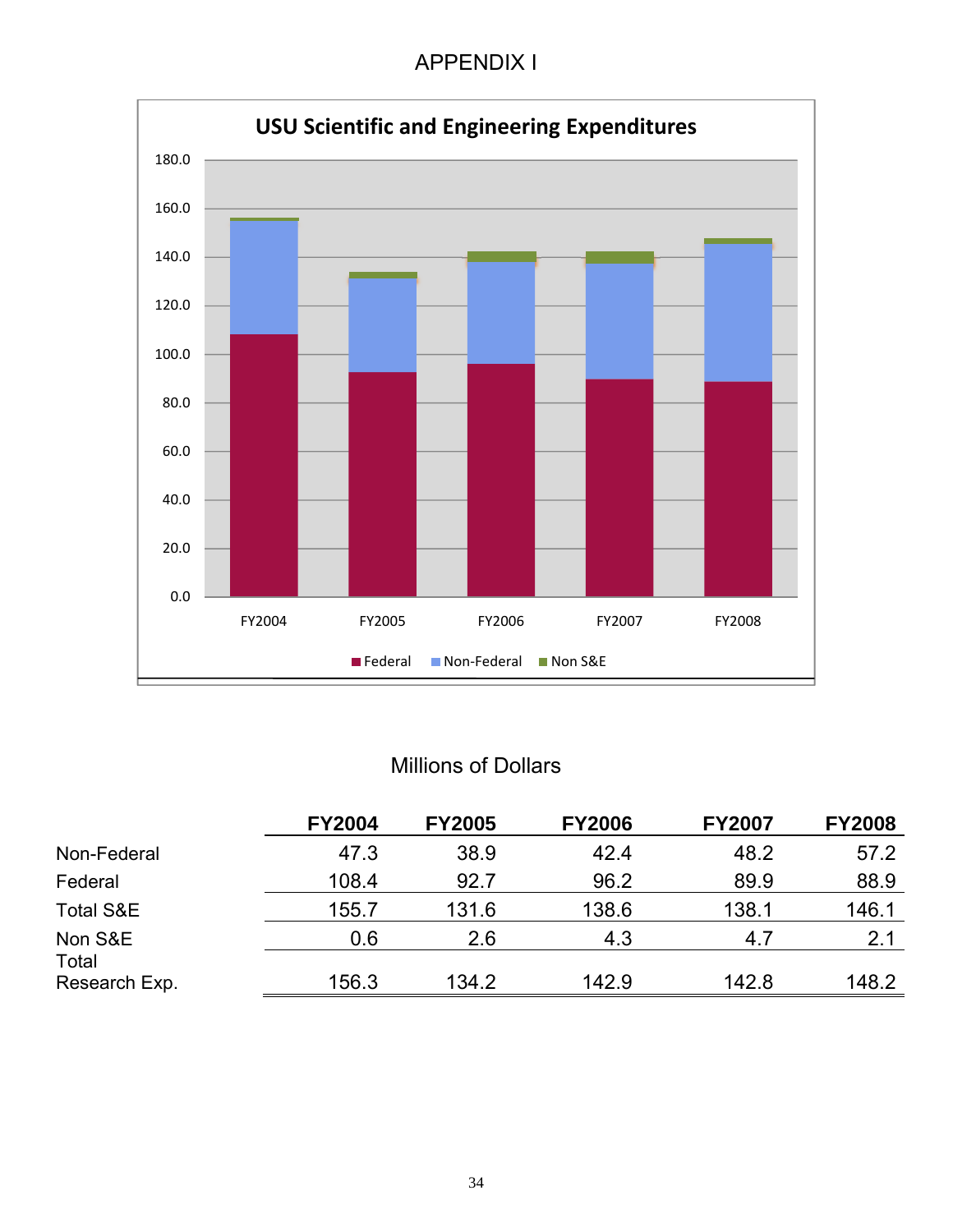## **VPR SEED FUNDING PROGRAMS**

| <b>PROGRAM</b>                                                                                           | <b>ELIGIBILITY</b>                                                                                                           | <b>FUNDING</b>                                                | <b>NOTES</b>                                                                                                                                                                                                                | <b>REQ. OUTCOME</b>                                                                                                                     |
|----------------------------------------------------------------------------------------------------------|------------------------------------------------------------------------------------------------------------------------------|---------------------------------------------------------------|-----------------------------------------------------------------------------------------------------------------------------------------------------------------------------------------------------------------------------|-----------------------------------------------------------------------------------------------------------------------------------------|
| Past:                                                                                                    |                                                                                                                              |                                                               |                                                                                                                                                                                                                             |                                                                                                                                         |
| <b>New Faculty</b><br><b>Research</b><br><b>Grant</b><br>(NFRG)                                          | Tenure-track<br>asst. profs<br>during $1st 2$ yrs                                                                            | $1-yr$ ,<br>\$15,000<br>max<br>(annual)                       | Funds can be used for 1 mo<br>faculty salary support,<br>student RA, travel required<br>to do research, supplies and<br>equipment needed to<br>complete the project.                                                        | Final report at project<br>completion                                                                                                   |
| <b>Community-</b><br><b>University</b><br><b>Research</b><br><b>Initiative</b><br>(CURI)                 | Tenured,<br>tenure-eligible,<br>or research<br>faculty                                                                       | $1-yr$ , No<br>limit;<br>ave. $\sim$<br>\$20,000.<br>(annual) | Same as above                                                                                                                                                                                                               | Final report at project<br>completion                                                                                                   |
| New:                                                                                                     |                                                                                                                              |                                                               |                                                                                                                                                                                                                             |                                                                                                                                         |
| <b>Grant-</b><br><b>Writing</b><br><b>Experience</b><br><b>Through</b><br><b>Mentorship</b><br>(GEM)     | Tenure-<br>eligible asst.<br>profs, research<br>asst. profs., or<br>research<br>professionals                                | $1-yr$ ,<br>\$5,000<br>max<br>(semiann<br>ual)                | Requires active<br>collaboration between the<br>junior faculty member and<br>a successful senior<br>colleague.                                                                                                              | Develop and submit<br>an external grant<br>proposal within 3 mo<br>of project completion                                                |
|                                                                                                          | with $\leq$ 4 yrs in<br>rank                                                                                                 |                                                               | Funds cannot be used for<br>salary support of junior<br>faculty member, but<br>mentors can receive<br>\$1,000.                                                                                                              | Serve on review panel<br>for 2 yrs afterward.                                                                                           |
| <b>Research</b><br><b>Catalyst (RC)</b>                                                                  | All tenured or<br>tenure-eligible<br>faculty,<br>research<br>faculty, or<br>other USU<br>research<br>professionals           | $1-yr$ ,<br>\$20,000<br>max<br>(semiann<br>ual)               | Funds can be used for 1 mo<br>faculty salary support,<br>student RA, travel required<br>to do research, supplies and<br>equipment needed to<br>complete the project.                                                        | Develop and submit<br>an external grant<br>proposal within 3 mo<br>of RC award end date.                                                |
| <b>Seed</b><br><b>Program To</b><br><b>Advance</b><br><b>Research</b><br><b>Collaboration</b><br>(SPARC) | Same as RC,<br>but must also<br>engage faculty<br>from more<br>than 1 dept,<br>research<br>center, college<br>or institution | $1-yr$ ,<br>\$35,000<br>max<br>(semiann<br>ual)               | Funds use is same as above<br>plus travel to meet with<br>collaborators or<br>representatives of funding<br>agencies.<br>To obtain full award level,<br>PIs must utilize a<br>professional proposal<br>development service. | Develop and submit<br>an interdisciplinary<br>external grant proposal<br>seeking $\geq$ \$1M within<br>3 mo of SPARC award<br>end date. |